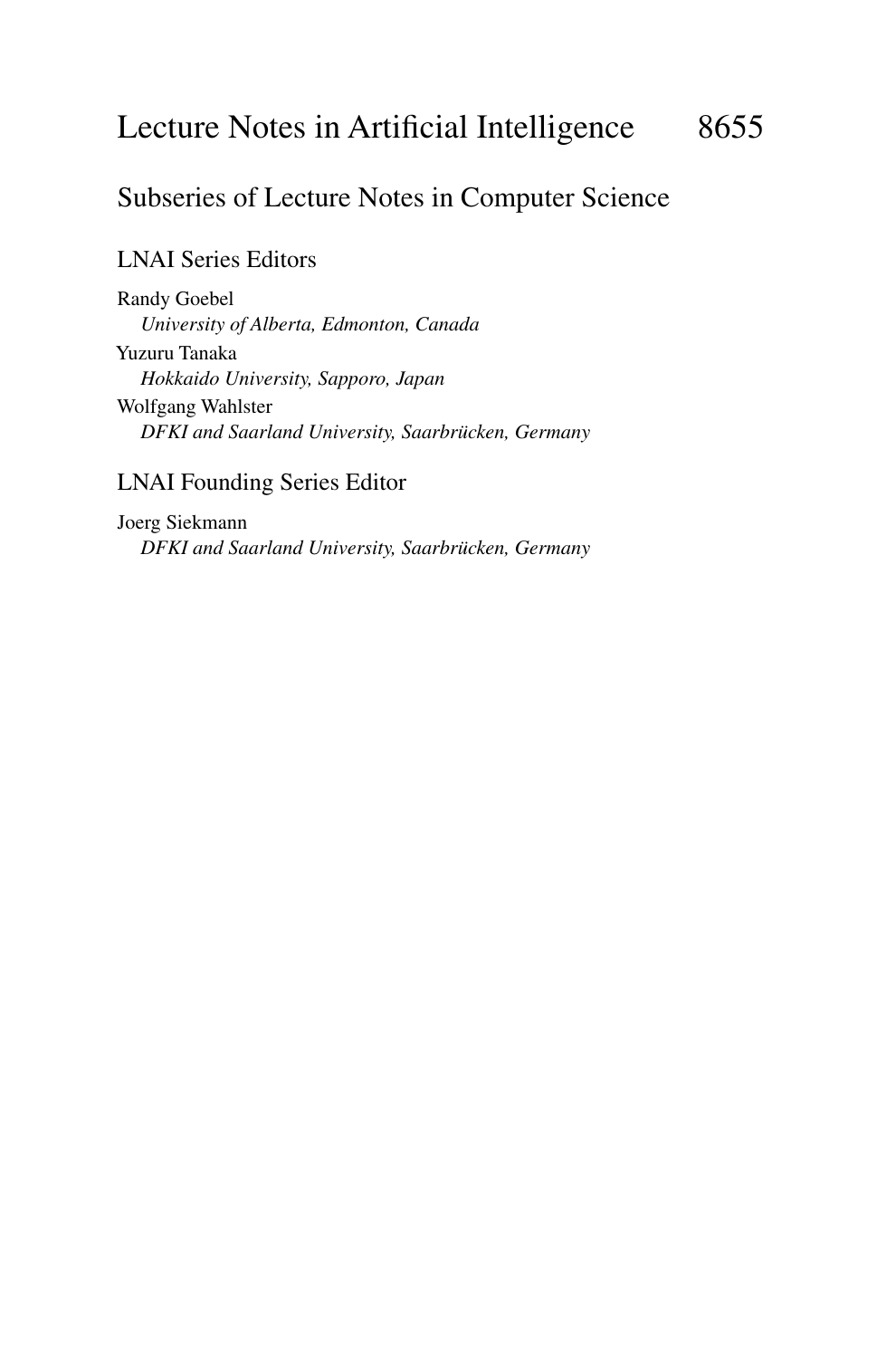Petr Sojka Aleš Horák Ivan Kopeček Karel Pala (Eds.)

# Text, Speech, and Dialogue

17th International Conference, TSD 2014 Brno, Czech Republic, September 8-12, 2014 Proceedings

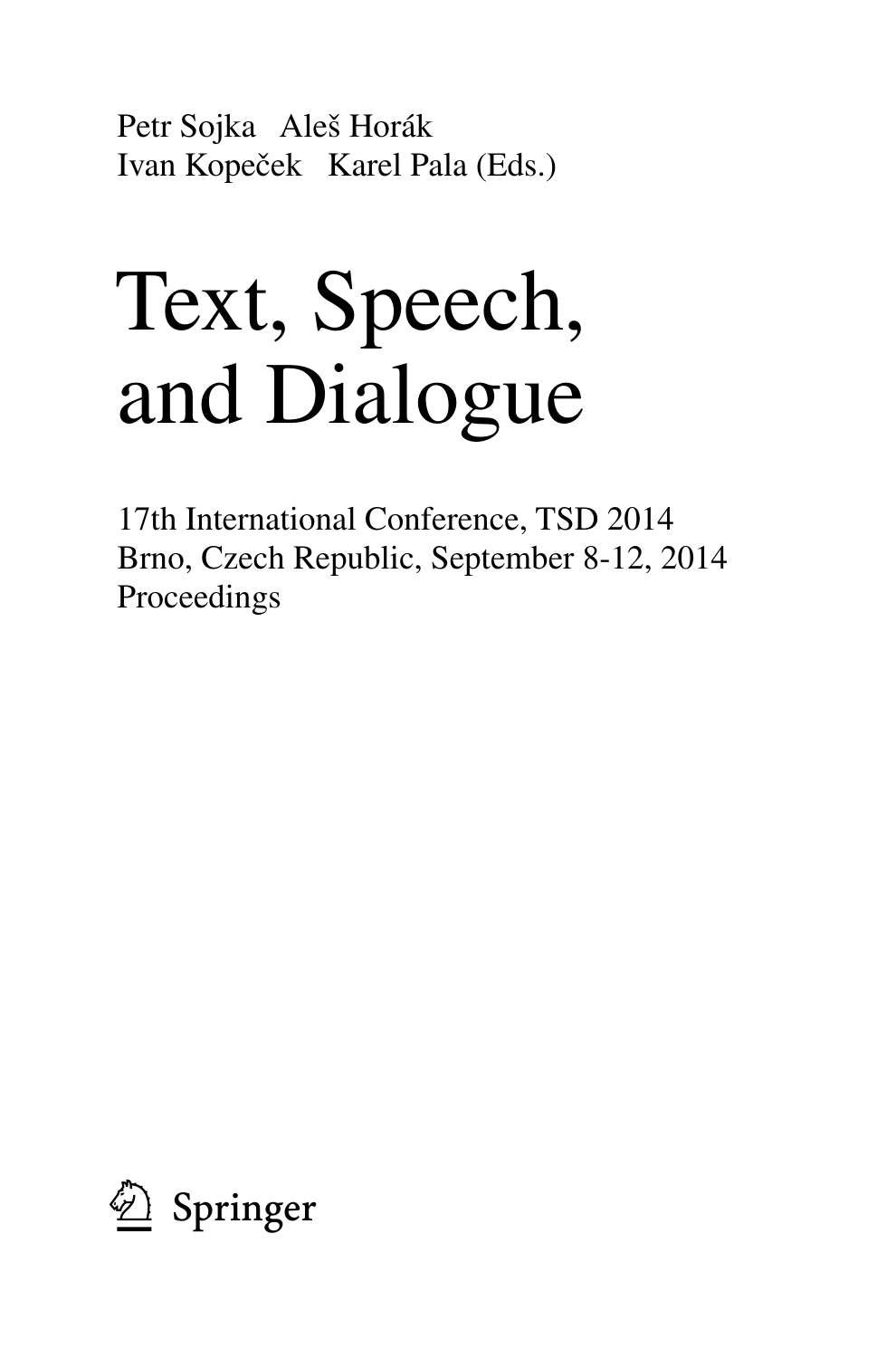#### Volume Editors

Petr Sojka Masaryk University Faculty of Informatics Department of Computer Graphics and Design Brno, Czech Republic sojka@fi.muni.cz

Aleš Horák Ivan Kopeček Karel Pala Masaryk University Faculty of Informatics Department of Information Technologies Brno, Czech Republic E-mail: {hales; kopecek; pala}@fi.muni.cz

ISSN 0302-9743 e-ISSN 1611-3349 ISBN 978-3-319-10815-5 e-ISBN 978-3-319-10816-2 DOI 10.1007/978-3-319-10816-2

#### Springer Cham Heidelberg New York Dordrecht London

Library of Congress Control Number: 2014946617

#### LNCS Sublibrary: SL 7 – Artificial Intelligence

#### © Springer International Publishing Switzerland 2014

This work is subject to copyright. All rights are reserved by the Publisher, whether the whole or part of the material is concerned, specifically the rights of translation, reprinting, reuse of illustrations, recitation, broadcasting, reproduction on microfilms or in any other physical way, and transmission or information storage and retrieval, electronic adaptation, computer software, or by similar or dissimilar methodology now known or hereafter developed. Exempted from this legal reservation are brief excerpts in connection with reviews or scholarly analysis or material supplied specifically for the purpose of being entered and executed on a computer system, for exclusive use by the purchaser of the work. Duplication of this publication or parts thereof is permitted only under the provisions of the Copyright Law of the Publisher's location, in its current version, and permission for use must always be obtained from Springer. Permissions for use may be obtained through RightsLink at the Copyright Clearance Center. Violations are liable to prosecution under the respective Copyright Law.

The use of general descriptive names, registered names, trademarks, service marks, etc. in this publication does not imply, even in the absence of a specific statement, that such names are exempt from the relevant

protective laws and regulations and therefore free for general use. While the advice and information in this book are believed to be true and accurate at the date of publication, neither the authors nor the editors nor the publisher can accept any legal responsibility for any errors or omissions that may be made. The publisher makes no warranty, express or implied, with respect to the material contained herein.

*Typesetting:* Camera-ready by author, data conversion by Scientific Publishing Services, Chennai, India

Printed on acid-free paper

Springer is part of Springer Science+Business Media (www.springer.com)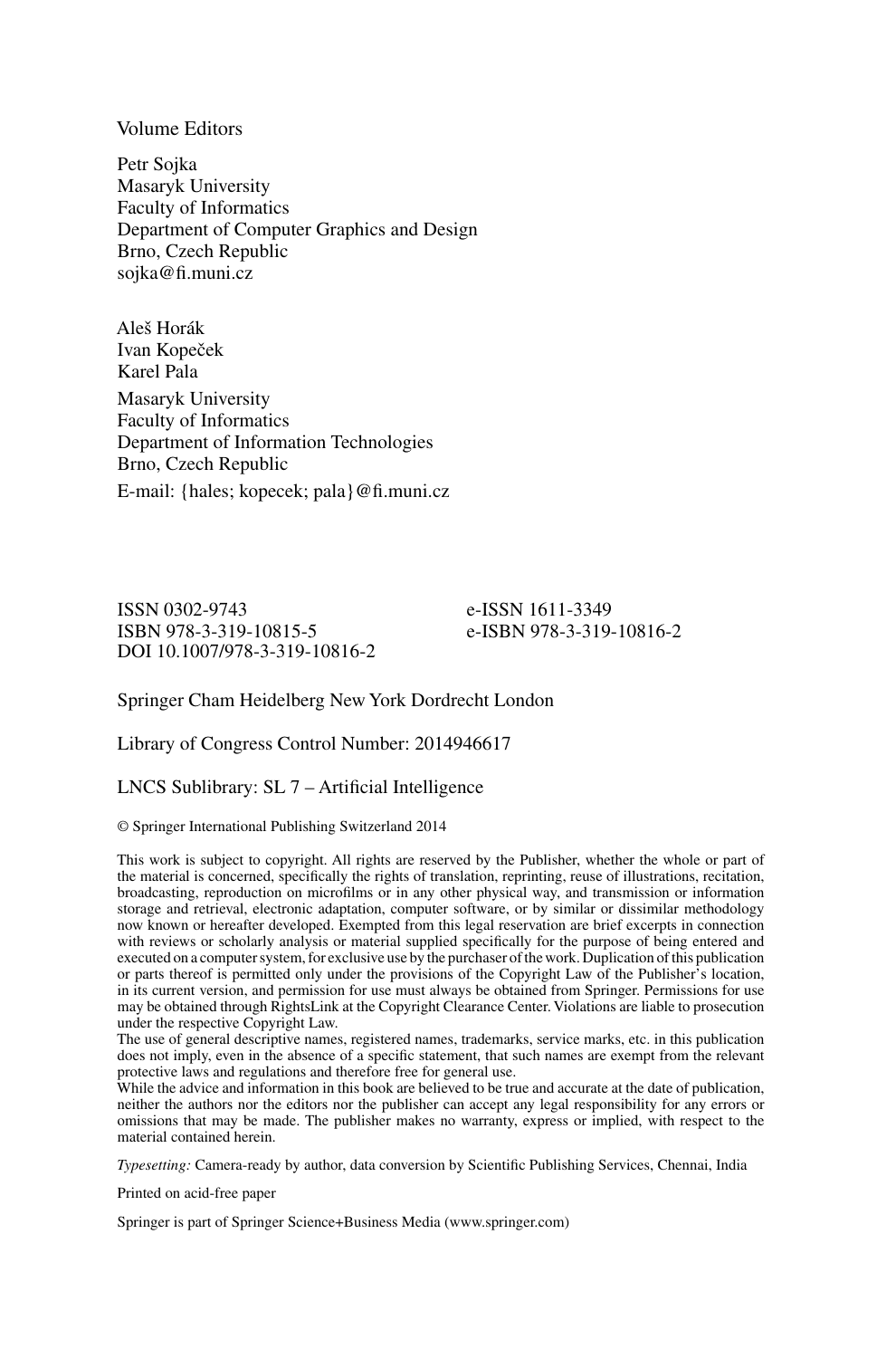# **Preface**

The annual Text, Speech and Dialog Conference (TSD), which originated in 1998, is in the middle of its second decade. So far more than 1,000 authors from 45 countries have contributed to the proceedings. TSD constitutes a recognized platform for the presentation and discussion of state-of-the-art technology and recent achievements in the field of natural language processing. It has become an interdisciplinary forum, interweaving the themes of speech technology and language processing. The conference attracts researchers not only from Central and Eastern Europe but also from other parts of the world. Indeed, one of its goals has always been to bring together NLP researchers with different interests from different parts of the world and to promote their mutual cooperation.

One of the ambitions of the conference is, as its title says, not only to deal with dialog systems as such, but also to contribute to improving dialog between researchers in the two areas of NLP, i.e., between text and speech people. In our view, the TSD Conference was successful in this respect in 2014 again.

This volume contains the proceedings of the 17th TSD Conference, held in Brno, Czech Republic, in September 2014. In the review process, 70 papers were accepted out of 143 submitted, an acceptance rate of 49%.

We would like to thank all the authors for the efforts they put into their submissions and the members of the Program Committee and reviewers who did a wonderful job in helping us to select the most appropriate papers. We are also grateful to the invited speakers for their contributions. Their talks provided insight into important current issues, applications, and techniques related to the conference topics.

Special thanks are due to the members of the Local Organizing Committee for their tireless effort in organizing the conference.

The TEXpertise of Petr Sojka resulted in the production of the volume that you are holding in your hands.

We hope that the readers will benefit from the results of this event and disseminate the ideas of the TSD Conference all over the world. Enjoy the proceedings!

July 2014 **Aleš** Horák Ivan Kopeček Karel Pala Petr Sojka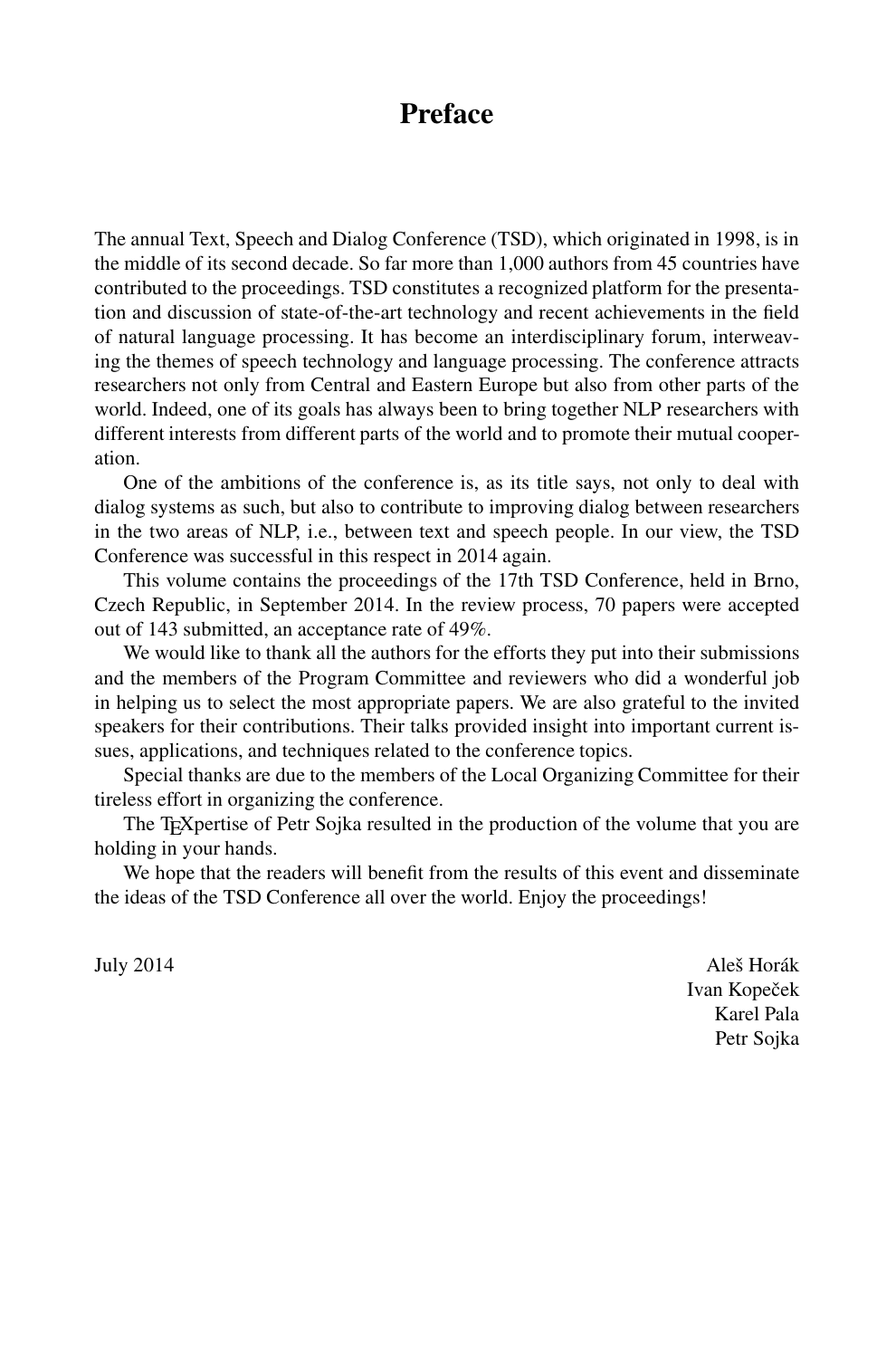# **Organization**

TSD 2014 was organized by the Faculty of Informatics, Masaryk University, in cooperation with the Faculty of Applied Sciences, University of West Bohemia in Plzeň. The conference webpage is located at http://www.tsdconference.org

#### **Program Committee**

Nöth, Elmar, Germany, *General Chair* Agirre, Eneko, Spain Baudoin, Geneviève, France Cook, Paul, Australia Černocký, Jan, Czech Republic Dobrišek, Simon, Slovenia Evgrafova, Karina, Russia Fiser, Darja, Slovenia Garabík, Radovan, Slovakia Gelbukh, Alexander, Mexico Guthrie, Louise, UK Hajič, Jan, Czech Republic Hajičová, Eva, Czech Republic Haralambous, Yannis, France Hermansky, Hynek, USA Hitzenberger, Ludwig, Germany Hlaváčová, Jaroslava, Czech Republic Horák, Aleš, Czech Republic Hovy, Eduard, USA Khokhlova, Maria, Russia Kocharov, Daniil, Russia Kopeček, Ivan, Czech Republic Kordoni, Valia, Germany Krauwer, Steven, The Netherlands Kunzmann, Siegfried, Germany Loukachevitch, Natalija, Russia Matoušek, Václav, Czech Republic McCarthy, Diana, UK

Mihelić, France, Slovenia Ney, Hermann, Germany Oliva, Karel, Czech Republic Pala, Karel, Czech Republic Pavesić, Nikola, Slovenia Pianesi, Fabio, Italy Piasecki, Maciej, Poland Przepiorkowski, Adam, Poland Psutka, Josef, Czech Republic Pustejovsky, James, USA Rigau, German, Spain Rothkrantz, Leon, The Netherlands Rumshinsky, Anna, USA Rusko, Milan, Slovakia Sazhok, Mykola, Ukraine Skrelin, Pavel, Russia Smrž, Pavel, Czech Republic Sojka, Petr, Czech Republic Steidl, Stefan, Germany Stemmer, Georg, Germany Tadić, Marko, Croatia Varadi, Tamas, Hungary Vetulani, Zygmunt, Poland Wiggers, Pascal, The Netherlands Wilks, Yorick, UK Wołinski, Marcin, Poland Zakharov, Victor, Russia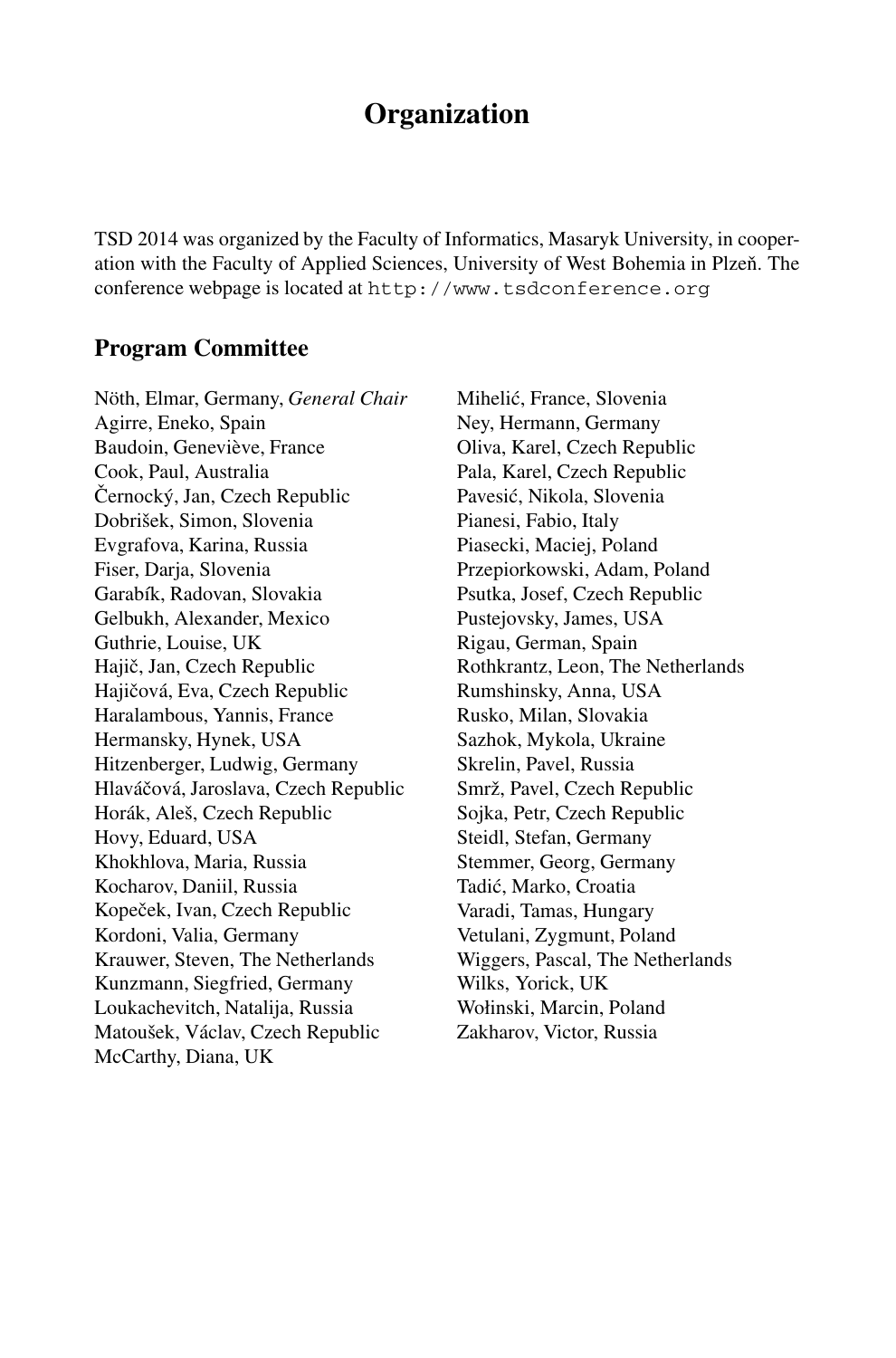# **Additional Referees**

Agerr, Rodrigo Fedorov, Yevgen Gonzalez-Agirre, Aitor Grzl, František Hana, Jirka Hajdinjak, Melita Hlaváčková, Dana

Holub, Martin Jakubíček, Miloš Otegi, Arantxa Veselý, Karel Veselovská, Kateřina Wang, Xinglong Waver, Aleksander

# **Organizing Committee**

Aleˇs Hor´ak (*Co-chair)*, Ivan Kopeˇcek, Karel Pala (*Co-chair)*, Adam Rambousek (*Web System)*, Pavel Rychl´y, Petr Sojka (*Proceedings)*

## **Sponsors and Support**

The TSD conference is regularly supported by the International Speech Communication Association (ISCA). We would like to express our thanks to the Lexical Computing Ltd. and IBM Česká republika, spol. s r. o. for their kind sponsoring contribution to TSD 2014.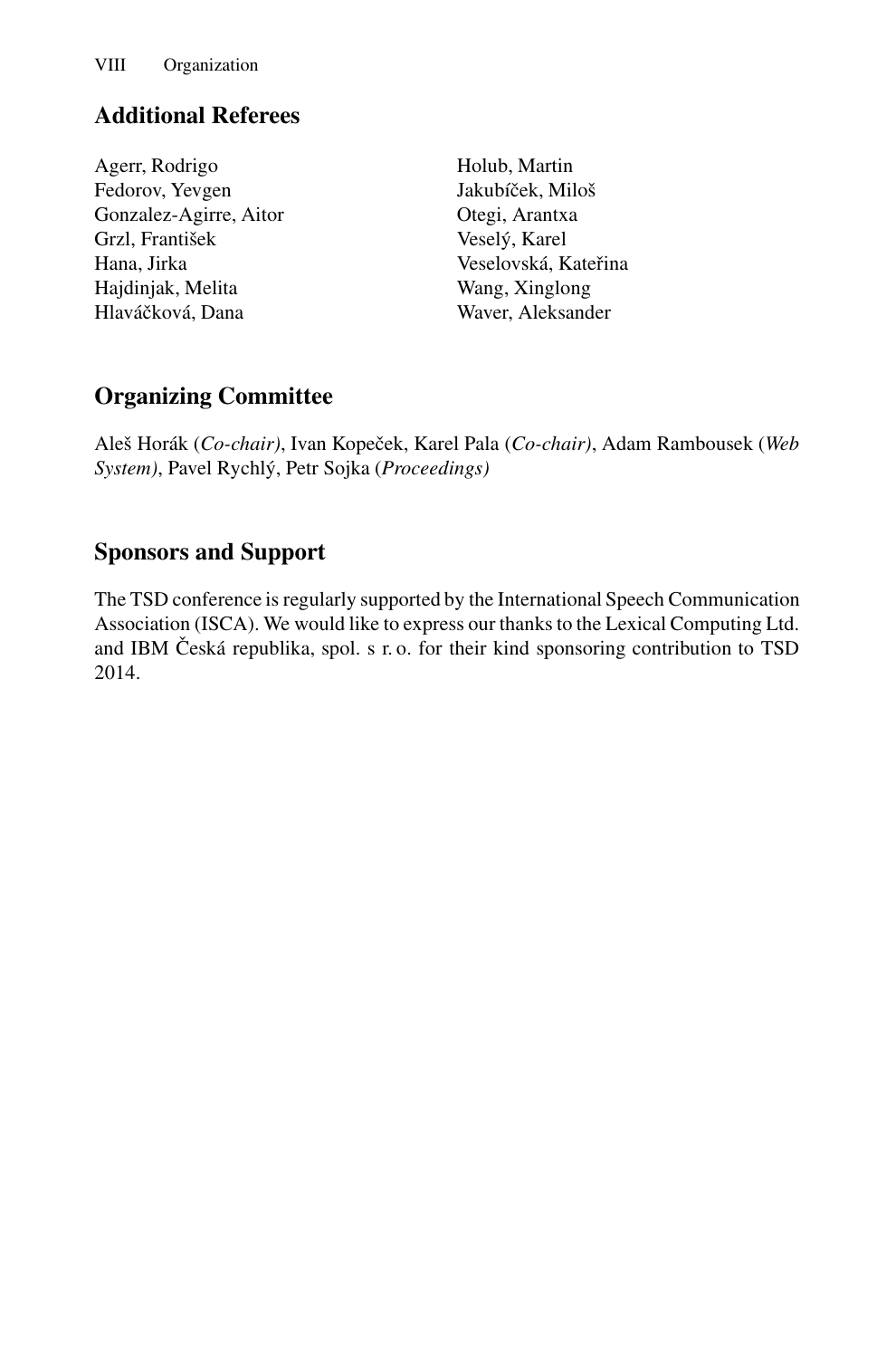# **Table of Contents**

# **Invited Papers**

| Ralph Grishman and Yifan He                                                                                                                                                                                                         | 3  |
|-------------------------------------------------------------------------------------------------------------------------------------------------------------------------------------------------------------------------------------|----|
| Entailment Graphs for Text Analytics in the Excitement Project<br>Bernardo Magnini, Ido Dagan, Günter Neumann, and<br>Sebastian Pado                                                                                                | 11 |
| Salim Roukos, Jerome Quin, and Todd Ward                                                                                                                                                                                            | 19 |
| <b>Text</b>                                                                                                                                                                                                                         |    |
| SuMACC Project's Corpus: A Topic-Based Query Extension Approach to<br>Mohamed Morchid, Richard Dufour, Usman Niaz, Francis Bouvier,<br>Clément de Groc, Claude de Loupy, Georges Linarès,<br>Bernard Merialdo, and Bertrand Peralta | 29 |
| Daniel Devatman Hromada                                                                                                                                                                                                             | 37 |
| Comparative Study Concerning the Role of Surface Morphological Features<br>in the Induction of Part-of-Speech Categories<br>Daniel Devatman Hromada                                                                                 | 46 |
| Automatic Adaptation of Author's Stylometric Features to Document Types<br>Jan Rygl                                                                                                                                                 | 53 |
| Róbert Sabo and Štefan Beňuš                                                                                                                                                                                                        | 62 |
| Detection and Classification of Events in Hungarian Natural Language<br>Texts $\ldots$ .<br>Zoltán Subecz                                                                                                                           | 68 |
| Generating Underspecified Descriptions of Landmark Objects<br>Ivandré Paraboni, Alan K. Yamasaki, Adriano S.R. da Silva, and<br>Caio V.M. Teixeira                                                                                  | 76 |
| A Topic Model Scoring Approach for Personalized QA Systems<br>Hamidreza Chinaei, Luc Lamontagne, François Laviolette, and                                                                                                           | 84 |

*Richard Khoury*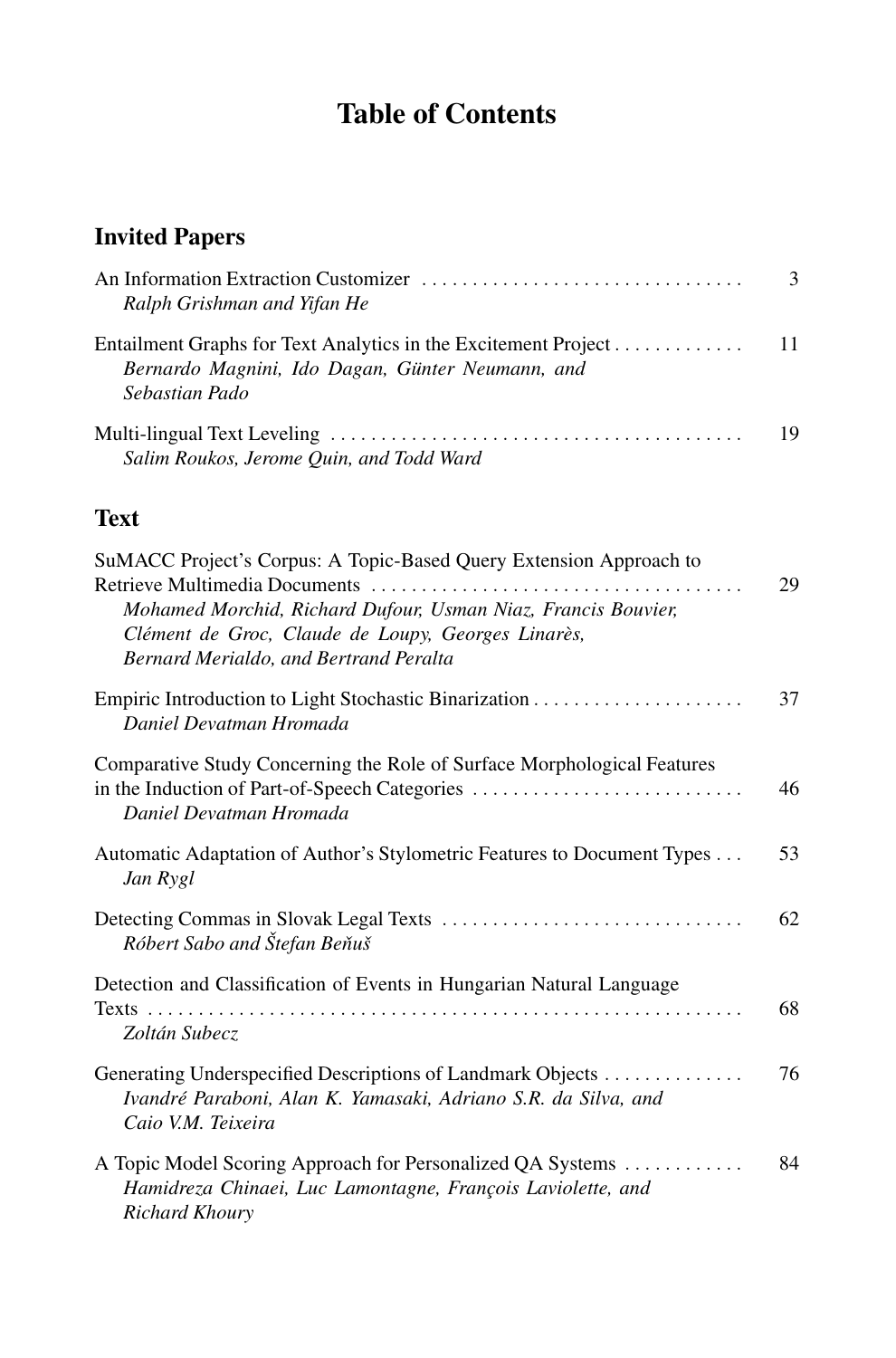| Feature Exploration for Authorship Attribution of Lithuanian Parliamentary                                                            |     |
|---------------------------------------------------------------------------------------------------------------------------------------|-----|
| . <b>.</b><br>Jurgita Kapočiūtė-Dzikienė, Andrius Utka, and Ligita Šarkutė                                                            | 93  |
| Processing of Quantitative Expressions with Measurement Units in<br>the Nominative, Genitive, and Accusative Cases for Belarusian and |     |
| Yury Hetsevich and Alena Skopinava                                                                                                    | 101 |
| Document Classification with Deep Rectifier Neural Networks and                                                                       | 108 |
| Tamás Grósz and István Nagy T.                                                                                                        |     |
| Language Independent Evaluation of Translation Style and Consistency:<br>Comparing Human and Machine Translations of Camus' Novel     |     |
| Mahmoud El-Haj, Paul Rayson, and David Hall                                                                                           | 116 |
| Bengali Named Entity Recognition Using Margin Infused Relaxed                                                                         |     |
| Somnath Banerjee, Sudip Kumar Naskar, and Sivaji Bandyopadhyay                                                                        | 125 |
| Score Normalization Methods Applied to Topic Identification<br>Lucie Skorkovská and Zbyněk Zajíc                                      | 133 |
| Disambiguation of Japanese Onomatopoeias Using Nouns and Verbs<br>Hironori Fukushima, Kenji Araki, and Yuzu Uchida                    | 141 |
| Continuous Distributed Representations of Words as Input of LSTM Network<br>Daniel Soutner and Luděk Müller                           | 150 |
| NERC-fr: Supervised Named Entity Recognition for French<br>Andoni Azpeitia, Montse Cuadros, Seán Gaines, and German Rigau             | 158 |
| Semantic Classes and Relevant Domains on WSD<br>Rubén Izquierdo, Sonia Vázquez, and Andrés Montoyo                                    | 166 |
| An MLU Estimation Method for Hungarian Transcripts<br>György Orosz and Kinga Mátyus                                                   | 173 |
| Using Verb-Noun Patterns to Detect Process Inputs<br>Munshi Asadullah, Damien Nouvel, and Patrick Paroubek                            | 181 |
| Divergences in the Usage of Discourse Markers in English and Mandarin<br>Chinese                                                      | 189 |
| David Steele and Lucia Specia                                                                                                         |     |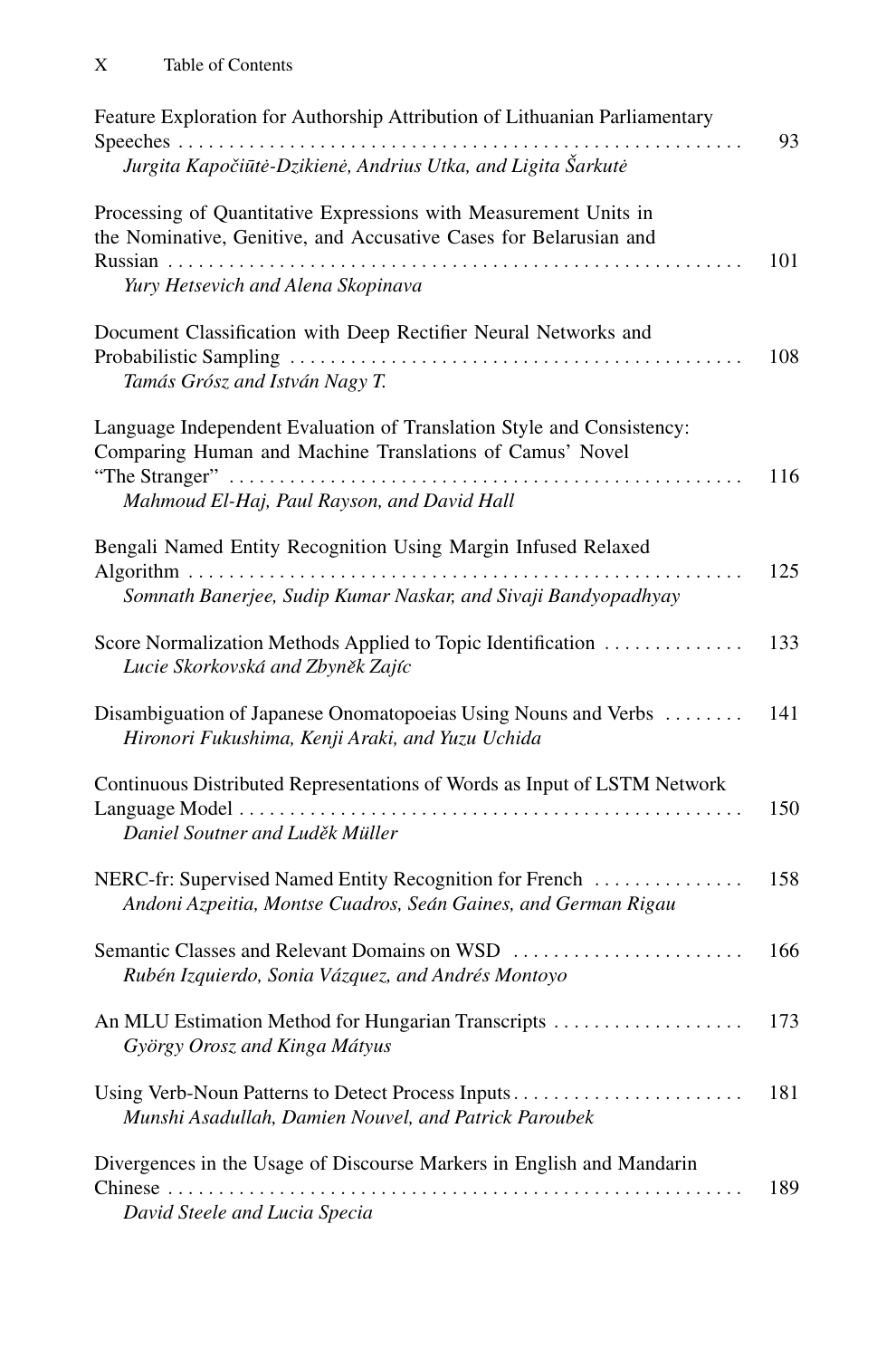| Sentence Similarity by Combining Explicit Semantic Analysis and                                                                                               | 201 |
|---------------------------------------------------------------------------------------------------------------------------------------------------------------|-----|
| Hai Hieu Vu, Jeanne Villaneau, Farida Saïd, and<br>Pierre-François Marteau                                                                                    |     |
| Incorporating Language Patterns and Domain Knowledge into Feature-<br>Ergiang Zhou, Xi Luo, and Zhiguang Qin                                                  | 209 |
| BFQA: A Bengali Factoid Question Answering System<br>Somnath Banerjee, Sudip Kumar Naskar, and Sivaji Bandyopadhyay                                           | 217 |
| Dictionary-Based Problem Phrase Extraction from User Reviews<br>Valery Solovyev and Vladimir Ivanov                                                           | 225 |
| RelANE: Discovering Relations between Arabic Named Entities<br>Ines Boujelben, Salma Jamoussi, and Abdelmajid Ben Hamadou                                     | 233 |
| Building an Arabic Linguistic Resource from a Treebank:<br>Raja Bensalem Bahloul, Marwa Elkarwi, Kais Haddar, and<br>Philippe Blache                          | 240 |
| Aranea: Yet Another Family of (Comparable) Web Corpora<br>Vladimír Benko                                                                                      | 247 |
| Towards a Unified Exploitation of Electronic Dialectal Corpora: Problems<br>Nikitas N. Karanikolas, Eleni Galiotou, and Angela Ralli                          | 257 |
| Named Entity Recognition for Highly Inflectional Languages:<br>Effects of Various Lemmatization and Stemming Approaches<br>Michal Konkol and Miloslav Konopík | 267 |
| An Experiment with Theme-Rheme Identification<br>Karel Pala and Ondřej Svoboda                                                                                | 275 |
| Self Training Wrapper Induction with Linked Data<br>Anna Lisa Gentile, Ziqi Zhang, and Fabio Ciravegna                                                        | 285 |
| Paraphrase and Textual Entailment Generation<br>Zuzana Nevěřilová                                                                                             | 293 |
| Richard Elling Moe                                                                                                                                            | 301 |
| Partial Grammar Checking for Czech Using the SET Parser<br>Vojtěch Kovář                                                                                      | 308 |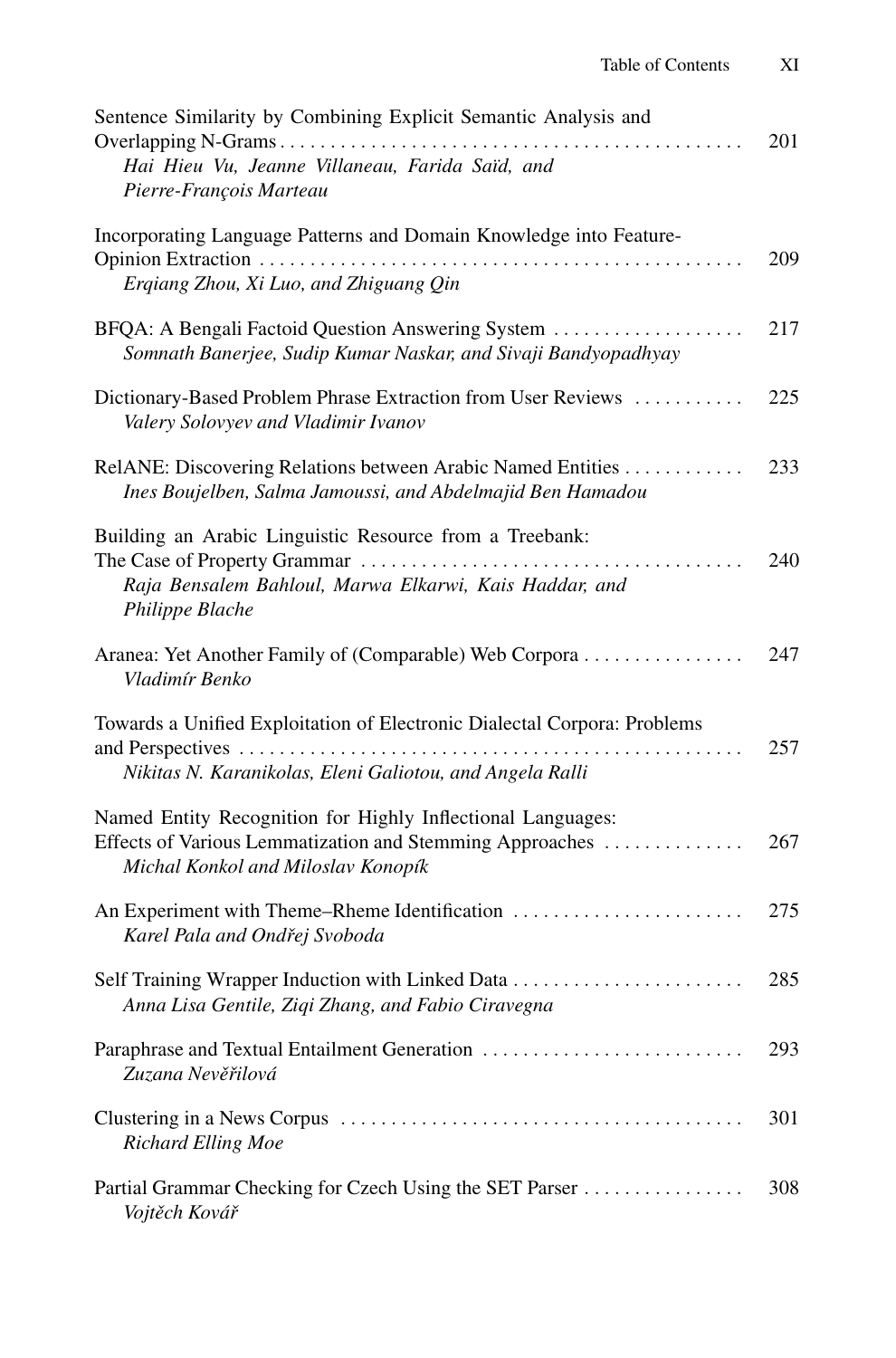| Russian Learner Translator Corpus: Design, Research Potential and<br>Andrey Kutuzov and Maria Kunilovskaya                                                                                                                                                                   | 315 |
|------------------------------------------------------------------------------------------------------------------------------------------------------------------------------------------------------------------------------------------------------------------------------|-----|
| Development of a Semantic and Syntactic Model of Natural Language by<br>Means of Non-negative Matrix and Tensor Factorization<br>Anatoly Anisimov, Oleksandr Marchenko, Volodymyr Taranukha, and<br>Taras Vozniuk                                                            | 324 |
| Partial Measure of Semantic Relatedness Based on the Local Feature<br>Maciej Piasecki and Michał Wendelberger                                                                                                                                                                | 336 |
| A Method for Parallel Non-negative Sparse Large Matrix<br>Anatoly Anisimov, Oleksandr Marchenko, Emil Nasirov, and<br>Stepan Palamarchuk                                                                                                                                     | 344 |
| Using Graph Transformation Algorithms to Generate Natural Language<br>Pascal Vaillant and Jean-Baptiste Lamy                                                                                                                                                                 | 353 |
| <b>Speech</b>                                                                                                                                                                                                                                                                |     |
| GMM Classification of Text-to-Speech Synthesis: Identification of Original<br>Jiří Přibil, Anna Přibilová, and Jindřich Matoušek                                                                                                                                             | 365 |
| Phonation and Articulation Analysis of Spanish Vowels for Automatic<br>Detection of Parkinson's Disease<br>Juan Rafael Orozco-Arroyave, Elkyn Alexander Belalcázar-Bolaños,<br>Julián David Arias-Londoño, Jesús Francisco Vargas-Bonilla,<br>Tino Haderlein, and Elmar Nöth | 374 |
| Speaker Identification by Combining Various Vocal Tract and Vocal Source<br>Features<br>Yuta Kawakami, Longbiao Wang, Atsuhiko Kai, and<br>Seiichi Nakagawa                                                                                                                  | 382 |
| Inter-Annotator Agreement on Spontaneous Czech Language: Limits of<br>Tomáš Valenta, Luboš Šmídl, Jan Švec, and Daniel Soutner                                                                                                                                               | 390 |
| Minimum Text Corpus Selection for Limited Domain Speech                                                                                                                                                                                                                      | 398 |

*Marketa J ´ uzov ˚ a and Daniel Tihelka ´*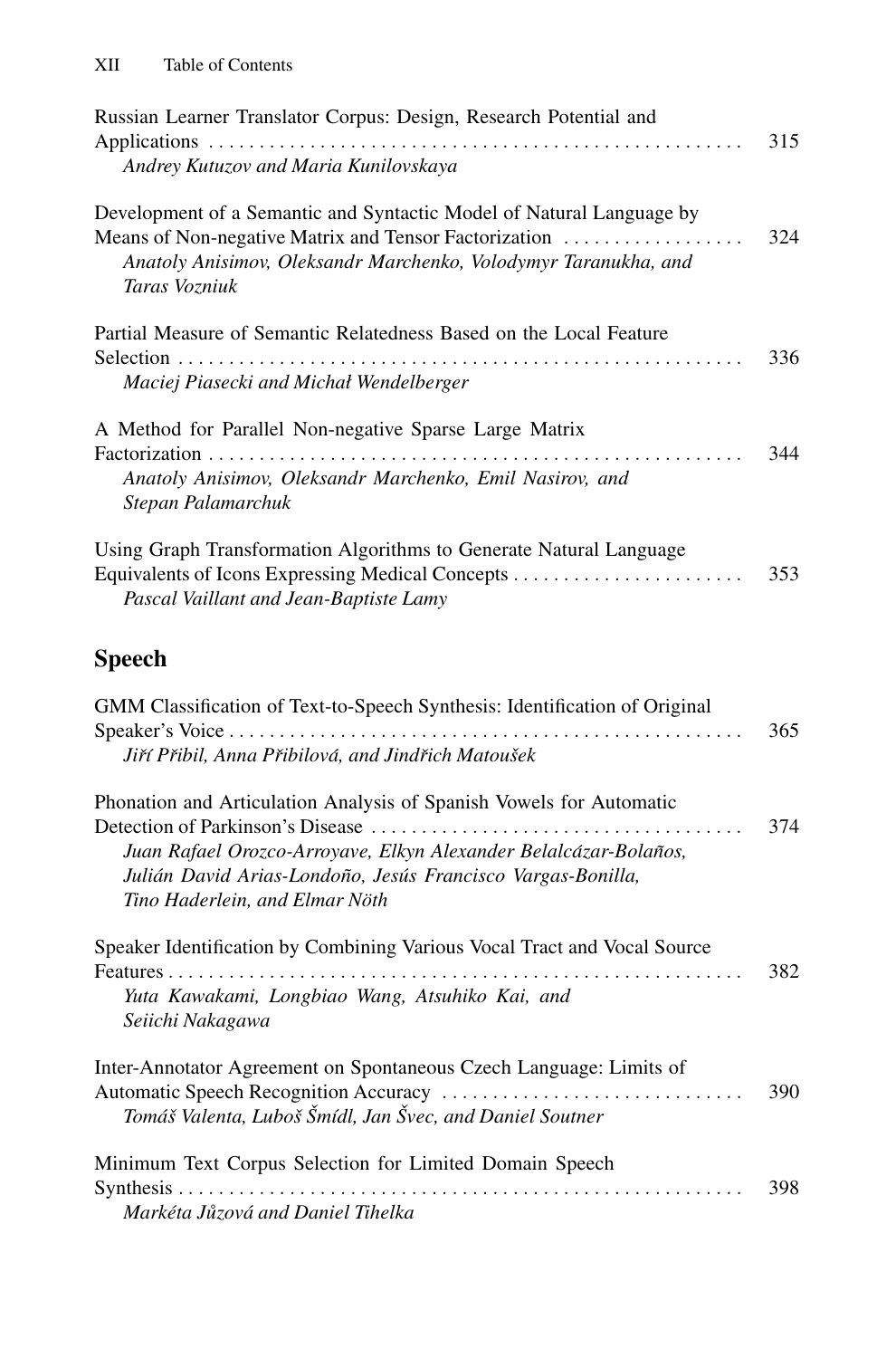| Tuning Limited Domain Speech Synthesis Using General Text-to-Speech                                                                                                                            |     |
|------------------------------------------------------------------------------------------------------------------------------------------------------------------------------------------------|-----|
| Markéta Jůzová and Daniel Tihelka                                                                                                                                                              | 408 |
| Study on Phrases Used for Semi-automatic Text-Based Speakers' Names<br>Extraction in the Czech Radio Broadcasts News<br>Michaela Kuchařová, Svatava Škodová, Ladislav Šeps, and<br>Marek Boháč | 416 |
| Development of a Large Spontaneous Speech Database of Agglutinative<br>Tilda Neuberger, Dorottya Gyarmathy, Tekla Etelka Gráczi,<br>Viktória Horváth, Mária Gósy, and András Beke              | 424 |
| Unit Selection Cost Function Exploration Using an A* Based Text-to-Speech<br>David Guennec and Damien Lolive                                                                                   | 432 |
| LIUM and CRIM ASR System Combination for the REPERE Evaluation<br>Anthony Rousseau, Gilles Boulianne, Paul Deléglise,<br>Yannick Estève, Vishwa Gupta, and Sylvain Meignier                    | 441 |
| Anti-Models: An Alternative Way to Discriminative Training<br>Jan Vaněk and Josef Psutka                                                                                                       | 449 |
| Modelling $F_0$ Dynamics in Unit Selection Based Speech Synthesis<br>Daniel Tihelka, Jindřich Matoušek, and Zdeněk Hanzlíček                                                                   | 457 |
| Audio-Video Speaker Diarization for Unsupervised Speaker and Face Model<br>.<br>Pavel Campr, Marie Kunešová, Jan Vaněk, Jan Čech, and<br>Josef Psutka                                          | 465 |
| Improving a Long Audio Aligner through Phone-Relatedness Matrices for<br>Aitor Álvarez, Pablo Ruiz, and Haritz Arzelus                                                                         | 473 |
| Initial Experiments on Automatic Correction of Prosodic Annotation of Large<br>Zdeněk Hanzlíček and Martin Grůber                                                                              | 481 |
| Automatic Speech Recognition Texts Clustering<br>Svetlana Popova, Ivan Khodyrev, Irina Ponomareva, and<br>Tatiana Krivosheeva                                                                  | 489 |
| Impact of Irregular Pronunciation on Phonetic Segmentation of Nijmegen<br>Petr Mizera, Petr Pollak, Alice Kolman, and Mirjam Ernestus                                                          | 499 |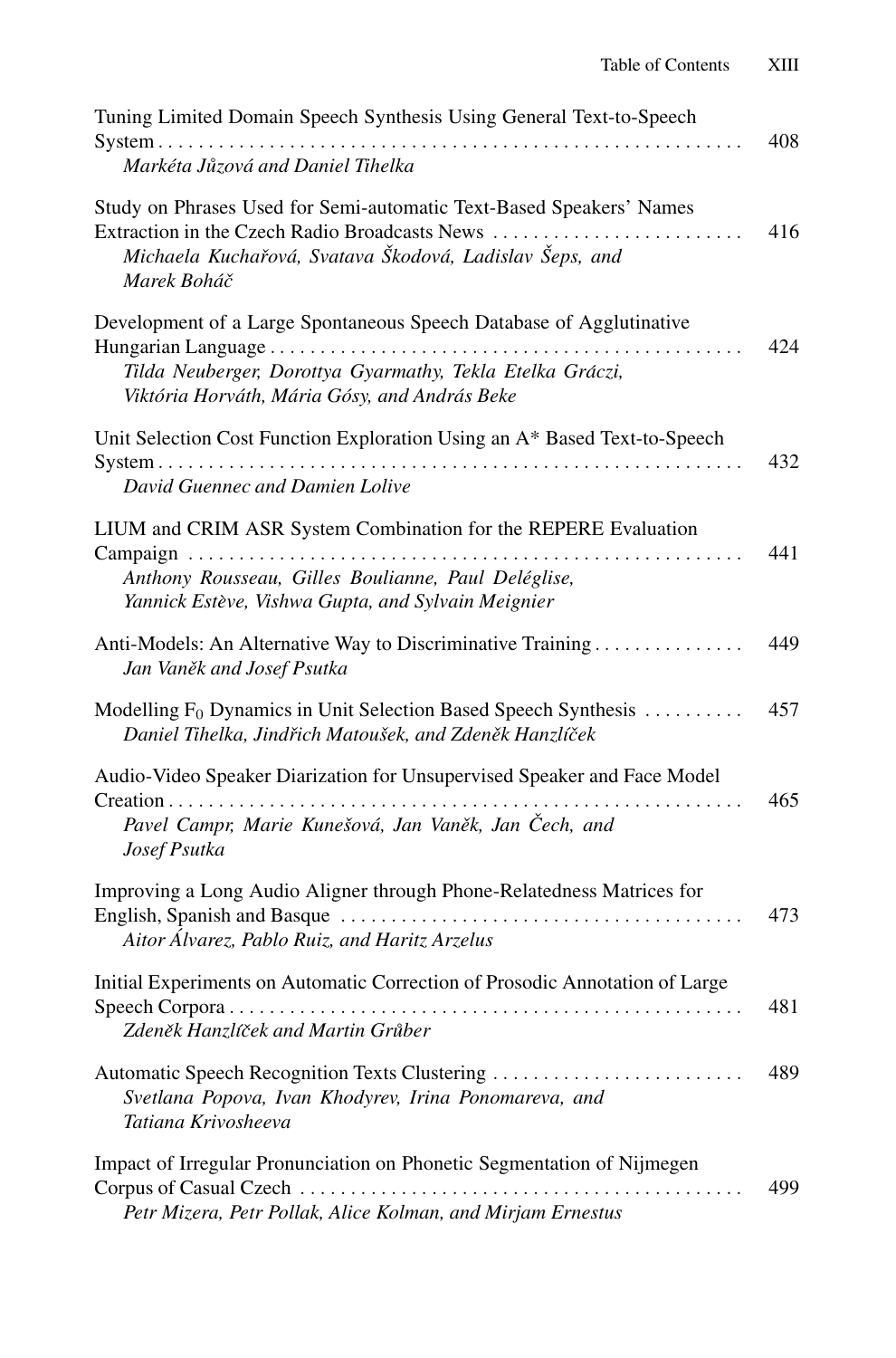| Parametric Speech Coding Framework for Voice Conversion Based on Mixed<br>Michał Lenarczyk                                                                                               | 507 |
|------------------------------------------------------------------------------------------------------------------------------------------------------------------------------------------|-----|
| Captioning of Live TV Commentaries from the Olympic Games in Sochi:<br>Josef V. Psutka, Aleš Pražák, Josef Psutka, and Vlasta Radová                                                     | 515 |
| Language Resources and Evaluation for the Support of the Greek Language<br>Pepi Stavropoulou, Dimitrios Tsonos, and Georgios Kouroupetroglou                                             | 523 |
| Intelligibility Assessment of the De-Identified Speech Obtained Using<br>Tadej Justin, France Mihelič, and Simon Dobrišek                                                                | 529 |
| <b>Dialogue</b>                                                                                                                                                                          |     |
| Referring Expression Generation: Taking Speakers' Preferences into<br>Thiago Castro Ferreira and Ivandré Paraboni                                                                        | 539 |
| Visualization of Intelligibility Measured by Language-Independent Features<br>Tino Haderlein, Catherine Middag, Andreas Maier,<br>Jean-Pierre Martens, Michael Döllinger, and Elmar Nöth | 547 |
| Using Suprasegmental Information in Recognized Speech Punctuation<br>Marek Boháč and Karel Blavka                                                                                        | 555 |
| Two-Layer Semantic Entity Detection and Utterance Validation for Spoken<br>Adam Chýlek, Jan Švec, and Luboš Šmídl                                                                        | 563 |
| Ontology Based Strategies for Supporting Communication within Social<br>Ivan Kopeček, Radek Ošlejšek, and Jaromír Plhák                                                                  | 571 |
| A Factored Discriminative Spoken Language Understanding for Spoken<br>Filip Jurčíček, Ondřej Dušek, and Ondřej Plátek                                                                    | 579 |
| Alex: A Statistical Dialogue Systems Framework<br>Filip Jurčíček, Ondřej Dušek, Ondřej Plátek, and Lukáš Žilka                                                                           | 587 |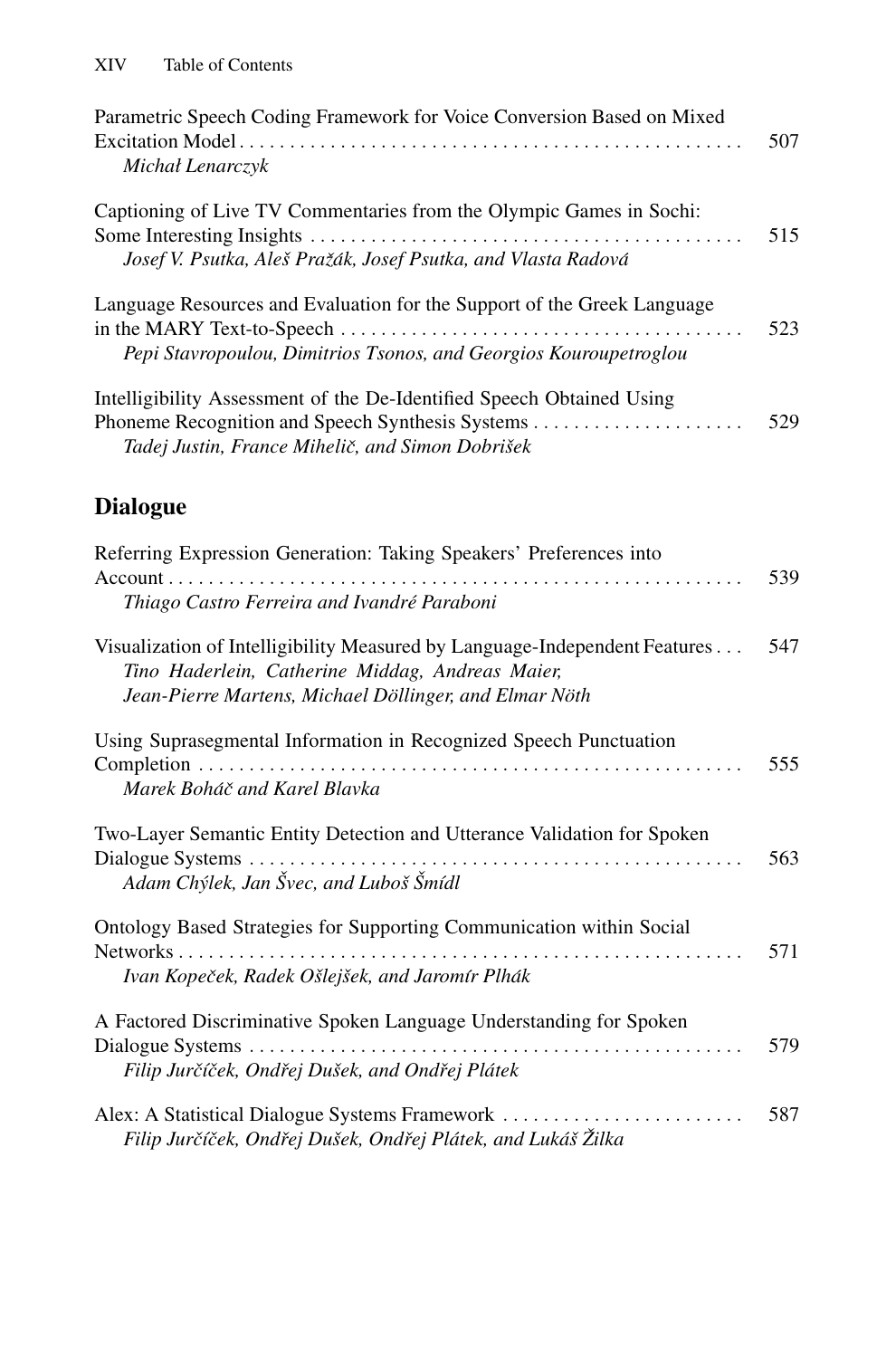| Jan Romportl                                                                                               | 595 |
|------------------------------------------------------------------------------------------------------------|-----|
| Integration of an On-line Kaldi Speech Recogniser to the Alex Dialogue<br>Ondřej Plátek and Filip Jurčíček | 603 |
|                                                                                                            | 611 |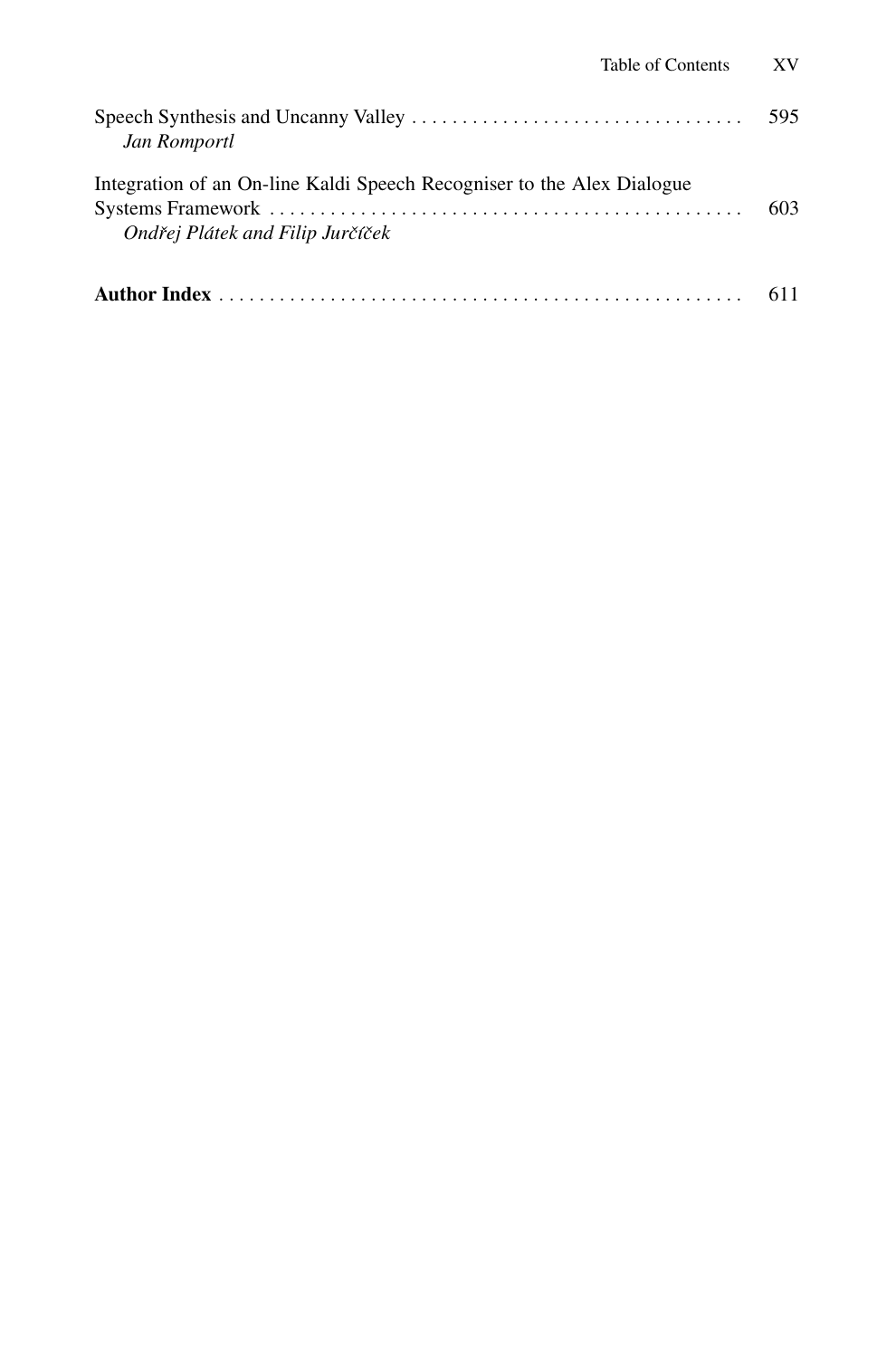# **Document Classification with Deep Rectifier Neural Networks and Probabilistic Sampling**

Tamás Grósz and István Nagy T.

Department of Informatics, University of Szeged, Hungary {groszt,nistvan}@inf.u-szeged.hu

**Abstract.** Deep learning is regarded by some as one of the most important technological breakthroughs of this decade. In recent years it has been shown that using rectified neurons, one can match or surpass the performance achieved using hyperbolic tangent or sigmoid neurons, especially in deep networks. With rectified neurons we can readily create sparse representations, which seems especially suitable for naturally sparse data like the bag of words representation of documents. To test this, here we study the performance of deep rectifier networks in the document classification task. Like most machine learning algorithms, deep rectifier nets are sensitive to class imbalances, which is quite common in document classification. To remedy this situation we will examine the training scheme called probabilistic sampling, and show that it can improve the performance of deep rectifier networks. Our results demonstrate that deep rectifier networks generally outperform other typical learning algorithms in the task of document classification.

**Keywords:** deep rectifier neural networks, document classification, probabilistic sampling.

# **1 Introduction**

Ever since the invention of deep neural nets (DNN), there has been a renewed interest in applying neural networks (ANNs) to various tasks. The application of a deep structure has been shown to provide significant improvements in speech [5], image [7], and other [11] recognition tasks. As the name suggests, deep neural networks differ from conventional ones in that they consist of several hidden layers, while conventional shallow ANN classifiers work with only one hidden layer. To properly train these multilayered feedforward networks, the training algorithm requires modifications as the conventional backpropagation algorithm encounters difficulties ("vanishing gradient" and "explaining away" effects). In this case the "vanishing gradient" effect means that the error might vanish as it gets propagated back through the hidden layers [1]. In this way some hidden layers, in particular those that are close to the input layer, may fail to learn during training. At the same time, in fully connected deep networks, the "explaining away" effects make inference extremely difficult in practice [6].

As a solution, Hinton et al. presented an unsupervised pre-training algorithm [6] and evaluated it for an image recognition task. After the pre-training of the DNN,

P. Sojka et al. (Eds.): TSD 2014, LNAI 8655, pp. 108–115, 2014.

<sup>�</sup>c Springer International Publishing Switzerland 2014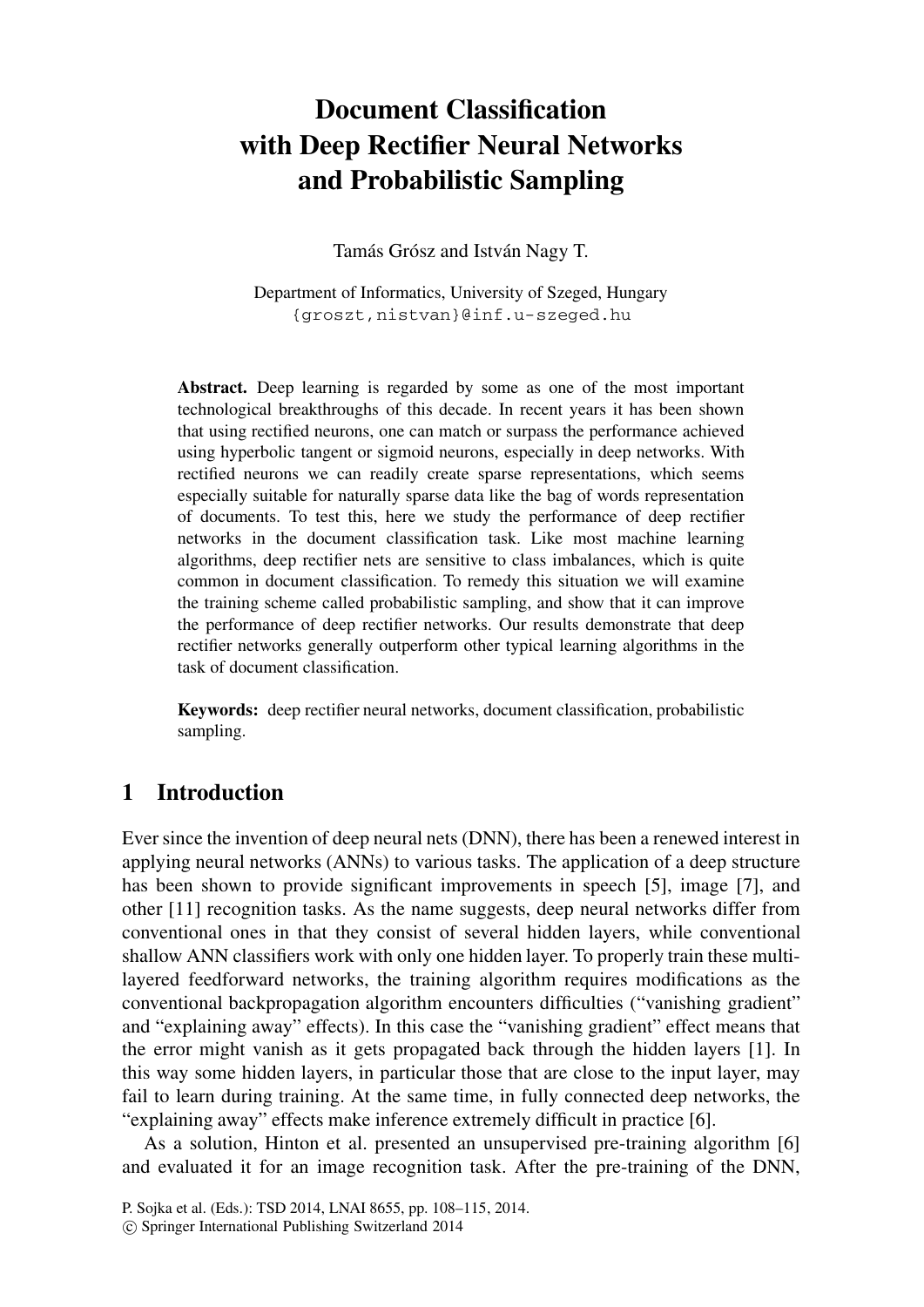

**Fig. 1.** The rectifier activation function and the commonly used activation functions in the neural networks, namely the logistic sigmoid and hyperbolic tangent (tanh)

the backpropagation algorithm can find a much better local optimum of the weights. Based on their new technique, a lot of effort has gone into trying to scale up deep networks in order to train them with much larger datasets. The main problem with Hinton's pre-training algorithm is the high computational cost. This is the case even when the implementation utilizes graphic processors (GPUs). Several solutions [4,10,2] have since been proposed to alleviate or circumvent the computational burden and complexity of pre-training, one of them being deep rectifier neural networks [2].

Deep Rectifier Neural Networks (DRNs) modify the neurons in the network and not the training algorithm. Owing to the properties of rectified linear units, the DRNs do not require any pre-training to achieve good results [2]. These rectified neurons differ from standard neurons only in their activation function, as they apply the rectifier function  $(max(0, x))$  instead of the sigmoid or hyperbolic tangent activation. With rectified neurons we can readily create sparse representations with true zeros, which seem well suited for naturally sparse data [2]. This suggests that they can be used in document classification, say, where the bag of words representation of documents might be extremely sparse [2]. Here, we will see how well DRNs perform in the document classification task and compare their effectiveness with previously used successful methods. To address the problem of unevenly distributed data, we combine the training of DRNs and ANNs with a probabilistic sampling method, in order to improve their overall results.

# **2 Deep Rectifier Neural Networks**

Rectified neural units were recently applied with success in standard neural networks, and they were also found to improve the performance of Deep Neural Networks on tasks like image recognition and speech recognition. These rectified neurons apply the rectifier function  $(max(0, x))$  as the activation function instead of the sigmoid or hyperbolic tangent activation. As Figure 1 shows, the rectifier function is one-sided,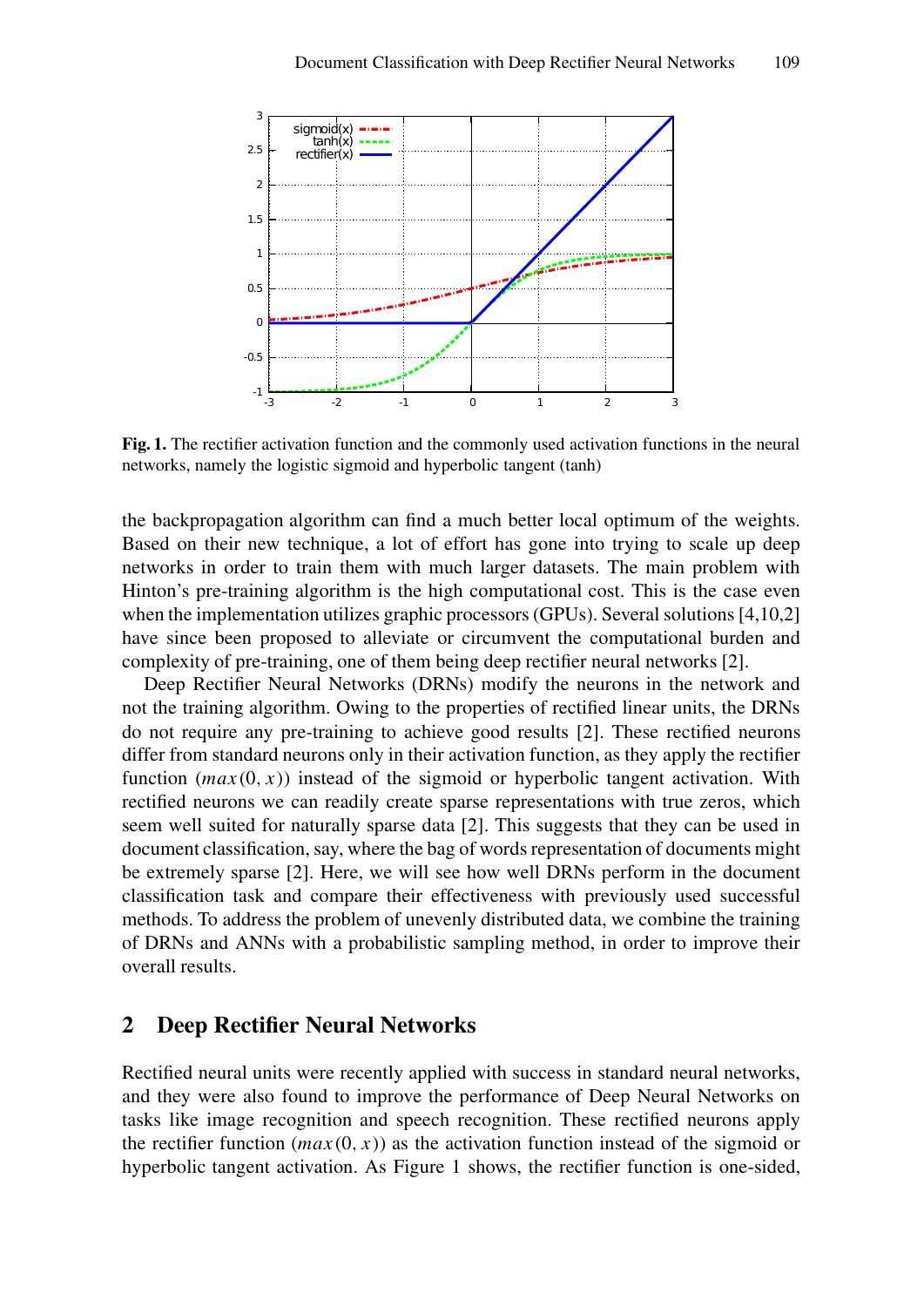hence it does not enforce a sign symmetry or antisymmetry. Here, we will examine the two key properties of this one-sided function, namely its hard saturation at 0 and its linear behaviour for positive input.

The hard saturation for negative input means that only a subset of neurons will be active in each hidden layer. For example, when we initialize the weights uniformly, around half of the hidden units output are real zeros. This allows rectified neurons to achieve truly sparse representations of the data. In theory, this hard saturation at 0 could harm optimization by blocking gradient back-propagation. Fortunately, experimental results do not support this opinion, suggesting that hard zeros can actually help supervised training. These results show that the hard non-linearities do no harm as long as the gradient can propagate along some path [2].

For a given input, the computation is linear on the subset of active neurons. Once the active neurons have been selected, the output is a linear combination of their input. This is why we can treat the model as an exponential number of linear models that share parameters. Based on this linearity, there is no vanishing gradient effect [2], and the gradient can propagate through the active neurons. Another advantage of this linear behaviour is the smaller computational cost: there is no need to compute the exponential function during the activation, and the sparsity can also be exploited. A disadvantage of the linearity property is the "exploding gradient" effect, when the gradients can grow without limit. To prevent this, we applied L1 normalization by scaling the weights such that the L1 norm of each layer's weights remained the same as it was after initialization. What makes this possible is that for a given input the subset of active neurons behaves linearly, so a scaling of the weights is equivalent to a scaling of the activations.

Overall, we see that Deep Rectifier Neural Networks use rectified neurons as hidden neurons. Owing to this, they can outperform pre-trained sigmoid deep neural networks without the need for any pre-training.

# **3 Probabilistic Sampling**

Most machine learning algorithms – including deep rectifier nets – are sensitive to class imbalances in the training data. DRNs tend to behave inaccurately on classes represented by only a few examples, which is sometimes the case in document classification. To remedy this problem, we will examine the training scheme called probabilistic sampling [12].

When one of the classes is over-represented during training, it might cause that the network will favour that output and label everything as the most frequent class. To avoid this, it is necessary to balance the class distribution by presenting more examples taken from the rarer classes to the learner. If we have no way of generating additional samples from any class, then resampling is simulated by repeating some of the samples of the rarer classes.

Probabilistic sampling is a simple two-step sampling scheme: first we select a class, and then randomly pick a training sample from the samples belonging to this class. Selecting a class can be viewed as sampling from a multinomial distribution after we assign a probability to each class. That is,

$$
P(c_k) = \lambda \frac{1}{K} + (1 - \lambda)Prior(c_k),
$$
\n(1)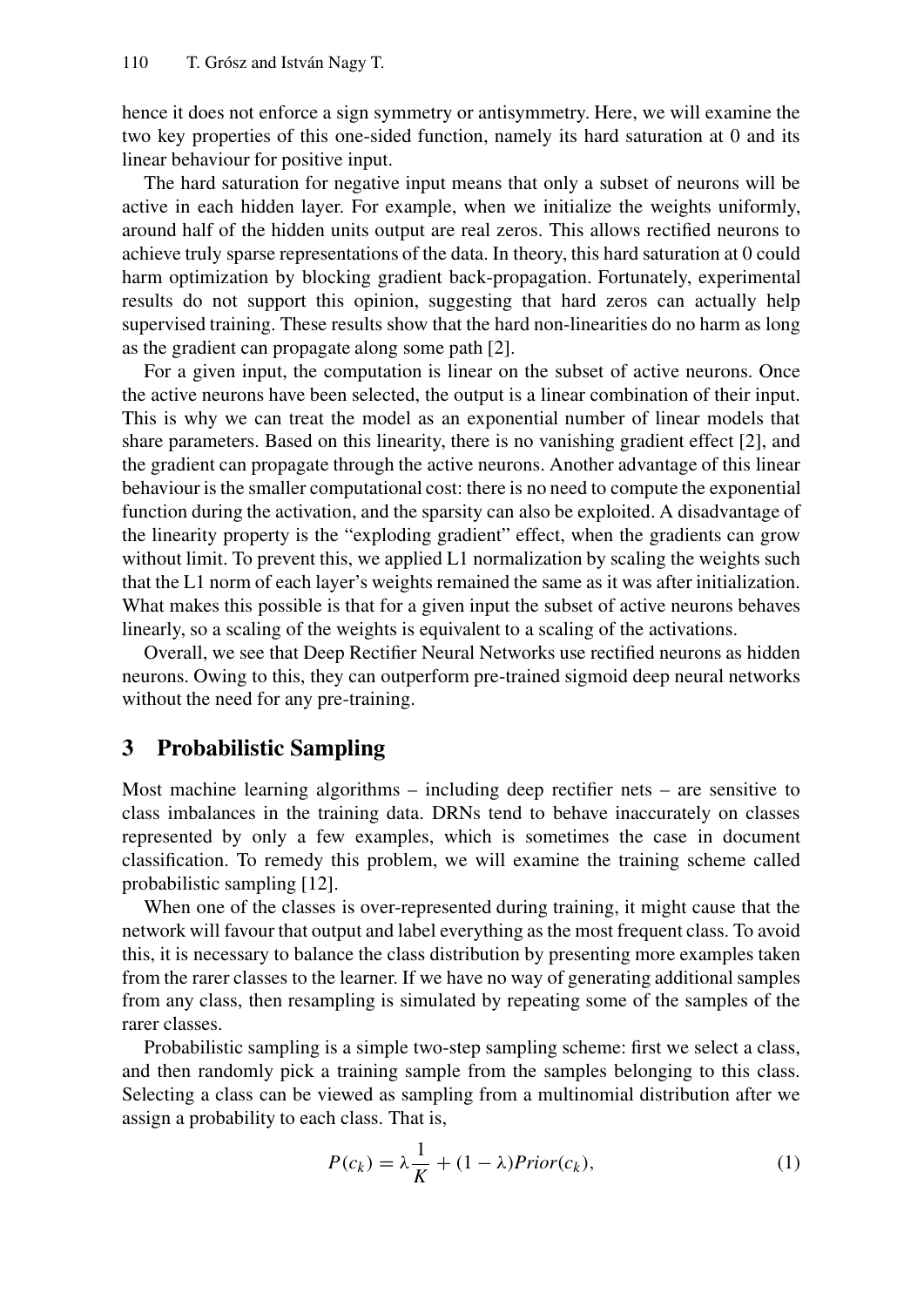where  $Prior(c_k)$  is the prior possibility of class  $c_k$ , K is the number of classes and  $\lambda \in 0, 1$  is a parameter. If  $\lambda$  is 1, then we get a uniform distribution over the classes; and with  $\lambda = 0$  we get the original class distribution.

# **4 Experimential Setup**

In our experiments, the Reuters-21,578 dataset was used as our training and testing sample set. This corpus contains 21,578 documents collected from the Reuters newswire, but here just the 10 most frequent categories were taken from the 135. For each category, 30% of the documents were randomly selected as test documents and the rest were employed as the training sets. In the evaluation phase, one category was employed as the positive class, and the other nine categories were lumped together and treated as the negative class; and each category played the role of the positive class just once. The documents were represented in a tf-idf weighted vector space model, where the stopwords and numeric characters were ignored.

## **4.1 Baseline Methods**

In order to compare the performance of our method with that for the other machine learning algorithms, we also evaluated some well-known machine learning methods on our test sets.

First, we applied C4.5, which is based on the well-known ID3 decision tree learning algorithm [9]. This machine learning method was a fast learner as it applied axis-parallel hyperplanes during the classification. We trained the J48 classifier of the WEKA package [3], which implements the decision tree algorithm C4.5. Decision trees were built that had at least two instances per leaf, and used pruning with subtree raising and a confidence factor of 0.25.

Support Vector Machines (SVM) [13] were also applied. SVM is a linear function having the form  $f(x) = w^t x + b$ , where w is the weight vector, x is the input vector and  $w<sup>t</sup>x$  denotes the inner product. SVM is based on the idea of selecting the hyperplane that separates the space (between the positive and negative classes) while maximizing the smallest margin. In our experiments we utilized LibSVM<sup>1</sup> and the Weka **SMO** implementation.

# **4.2 Neural Network Parameters**

For validation purposes, a random 10% of the training vectors were selected before training. Our deep networks consisted of three hidden layers and each hidden layer had 1,000 rectified neurons, as DRNs with this structure yielded the best results on the development sets. The shallow neural net was a sigmoid net with one hidden layer, with the same number of hidden neurons (3,000) as that for the deep one.

<sup>1</sup> http://www.csie.ntu.edu.tw/~cjlin/libsvm/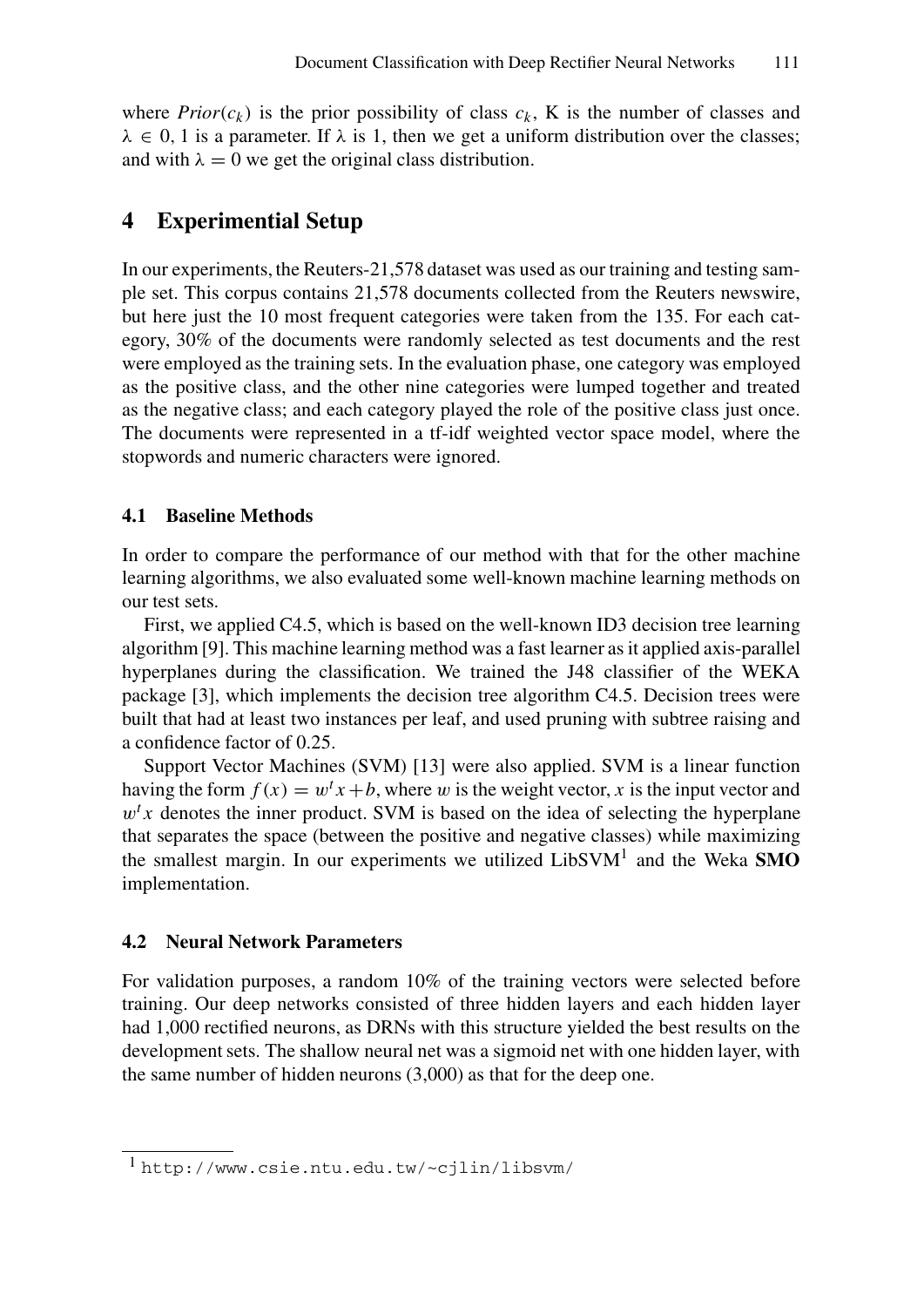| <b>Task</b> | <b>DRN</b> | <b>ANN</b> | <b>SMO</b> | LibSVM | J48   |
|-------------|------------|------------|------------|--------|-------|
| ship        | 88.20      | 87.12      | 87.65      | 88.61  | 83.15 |
| grain       | 96.40      | 95.11      | 94.77      | 93.1   | 95    |
| money-fx    | 93.52      | 94.06      | 88.56      | 78     | 86.13 |
| corn        | 83.22      | 76.80      | 86.9       | 78.12  | 91.78 |
| trade       | 95.74      | 93.38      | 94.41      | 91.04  | 85.52 |
| crude       | 94.62      | 91.21      | 91.23      | 90.63  | 86.36 |
| earn        | 98.74      | 98.31      | 98.46      | 98.52  | 96.43 |
| wheat       | 87.12      | 81.97      | 92.49      | 86.42  | 91.86 |
| acq         | 97.54      | 97.13      | 96.76      | 96.86  | 91.83 |
| interest    | 94.46      | 96.00      | 89.96      | 77.25  | 82.71 |
| micro-avg   | 96.22      | 95.42      | 92.18      | 87.64  | 87.86 |

**Table 1.** The F-score results got from applying different machine learning algorithms (DRN: Deep Rectifier Network, ANN: Shallow Neural Network, SMO, LibSVM: Support Vector Machine, J48: Decision Tree) on the Reuters Top 10 classes

The output layer for both the shallow and the deep rectifier nets was a softmax layer with 2 neurons – one for the positive class and one for the negative class. The softmax activation function we employed was

$$
softmax(y_i) = \frac{e^{y_i}}{\sum_{j=1}^{K} e^{y_j}},
$$
\n(2)

where  $y_i$  is the  $i^{th}$  element of the unnormalised output vector *y*. After applying the *softmax* function on the output, we simply select the output neuron with the maximal output value, and this gives us the classification of the input vector. For the error function, we applied the cross entropy function.

Regularization is vital for good performance with neural networks, as their flexibility makes them prone to overfitting. Two regularization methods were used in our study, namely early stopping and weight decay. Early stopping regularization means that the training is halted when there is no improvement in two subsequent iterations on the validation set. The weight decay causes the weights to converge to smaller absolute values than they otherwise would.

The DRNs were trained using semi-batch backpropagation, the batch size being 10. The initial learn rate was set to 0.04 and held fixed while the error on the development set kept decreasing. Afterwards, if the error rate did not decrease in the given iteration, then the learn rate was subsequently halved. The  $\lambda$  parameter of the probabilistic sampling was set to 1, which means that we sampled from a uniform class distribution.

# **5 Results**

Table 1 lists the overall performance we got from training the different machine learning methods on the Reuters dataset. Here, F-scores were used to measure the effectiveness of the various classifiers and we applied the micro-average method [8] to calculate an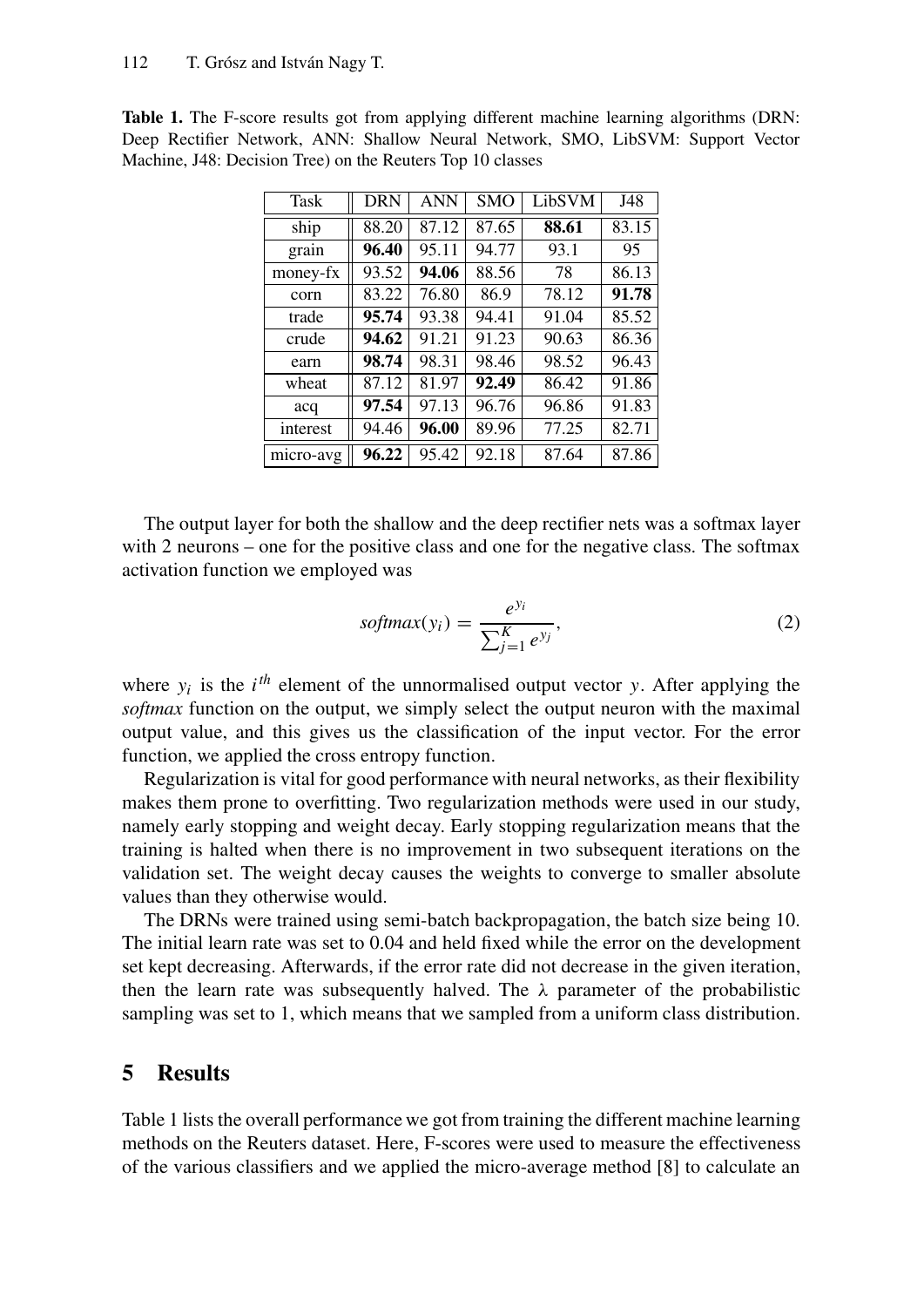|               |         | ship  |       | wheat<br>corn    |       |       |                                  |       |        |
|---------------|---------|-------|-------|------------------|-------|-------|----------------------------------|-------|--------|
| <b>Method</b> | F-score | Prec. |       | Recall   F-score |       |       | Prec.   Recall   F-score   Prec. |       | Recall |
| <b>DRN</b>    | 88.20   | 94.67 | 82.56 | 83.22            | 80.52 | 86.11 | 87.12                            | 93.42 | 81.61  |
| DRN+P.S.      | 90.48   | 92.68 | 88.37 | 87.50            | 87.50 | 87.50 | 89.89                            | 87.91 | 91.95  |
| <b>ANN</b>    | 87.12   | 92.21 | 82.56 | 76.80            | 90.57 | 66.67 | 81.97                            | 78.13 | 86.21  |
| $ANN + P.S.$  | 90.36   | 93.75 | 87.21 | 85.29            | 90.63 | 80.56 | 85.56                            | 80.00 | 91.95  |

**Table 2.** Neural networks results got with and without probabilistic sampling (P.S.), on the three most unbalanced tasks

overall F-score. Micro-averaging pools per-document decisions across classes, and then computes an effectiveness measure on the pooled contingency table.

As can be seen, the DRN method outperformed the other methods in general, but it performed poorly (F-score below 90) on three classes. From among the baseline algorithms, the best one was the SMO, with a micro-average score of 92.18. Compared to the other two baseline methods, which yielded approximately the same microaverage score, the SMO achieved a better overall score of 4.5. To make a sense of the relative effectiveness of the neural nets, we decided to compare their perfomance with that for the SMO – the best one of the baseline methods. The micro-average score of the DRN is 96.22, which is 4.04 higher than that for the SMO. The ANN achieved an average F-score of 95.42, which is 3.24 higher than that for the micro-average score of the SMO. This means that the average effectiveness of DRNs is competitive with classifiers like SVMs and decision trees. However, on small classes ('ship', 'corn' and 'wheat'), which were represented with fewer than 200 positive examples in the training set, DRNs and ANNs performed much worse. Interestingly, on these rare classes the baseline algorithms performed quite differently. On the 'ship' class LibSVM yielded the best result, but on the 'corn' class J48 was the best and for the 'wheat' class the SMO achieved the best result.

Next, we investigated the three tasks on which the neural networks approach was outperformed by the other methods. These tasks were the most under-represented classes, so to improve the results we applied probabilistic sampling. In Table 2, we see the improvements got for the deep and the shallow networks after applying it. For the DRNs, the improvement was 3.11 on average, while for the ANNs it was 5.1; but the DRNs yielded better results for all three classes.

With probabilistic sampling, DRNs outperformed LibSVM on all three tasks, and the SMO was better only on the 'wheat' class. The J48 results were still better on the 'corn' and the 'wheat' classes, but the DRNs performed much better on the other eight classes.

## **6 Discussion**

Deep Rectifier Neural Networks outperformed our baseline algorithms, which probably tells us that they are suitable for document classification tasks. However, they face difficulties when some of the classes are underrepresented.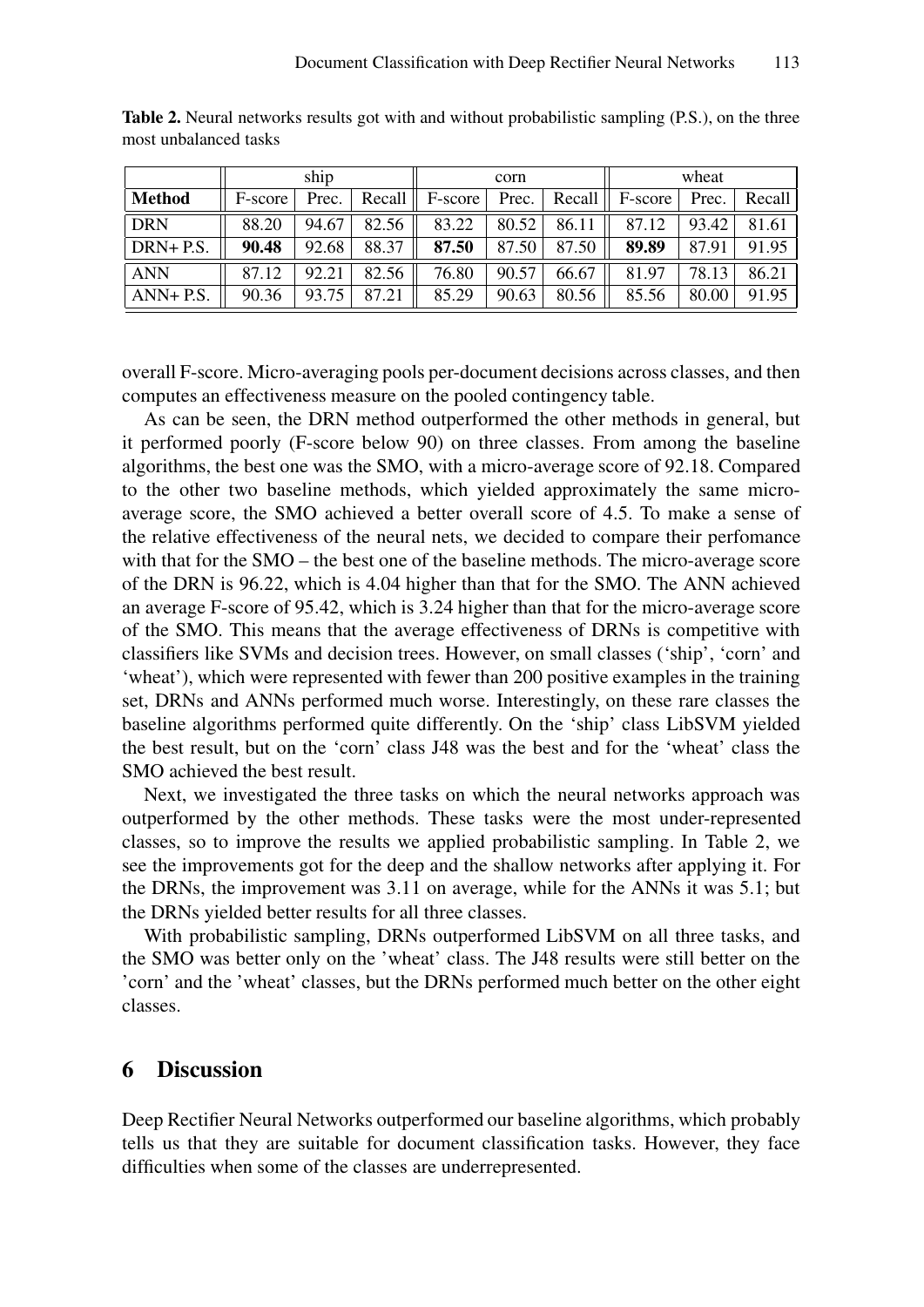The results of our experiment show that probabilistic sampling greatly improves the F-scores for the DRNs and the ANNs on the underrepresented classes. To understand precisely how probabilistic sampling helps the training of neural networks on these classes, we investigated the effects it produced. The most important one is that after probabilistic sampling balanced the distribution of positive and negative examples, the recall values increased here. The reason behind this is quite simple: the neural networks get more positive examples during training. As the neural nets get more positive samples, the proportion of negative samples decrease. This sometimes caused a drop in the precision score. However this reduction was much smaller than the increase in the recall score, as the negative samples were still well represented.

Comparing the results of the DRNs with those got using ANNs, we can say that the DRNs are not only better but their training and evaluation phases are faster too. To support this opinion, we should mention that the shallow sigmoid network had approximately 1.5 times more parameters. The ANN had  $2,000\times3,000$ connections between input units and hidden units and  $3,000\times2$  weights for the output layer, while the DRN had only  $2,000 \times 1,000$  input-hidden,  $1,000 \times 2$  hidden-output, and  $2 \times 1,000 \times 1,000$  hidden-hidden connections. Thanks to the greater number of parameters, ANNs were able to learn a better model for the 'money-fx' and 'interest' classes. On the other eight classes, the DRNs yielded better results, and this suggests that deep structures are better than shallow ones, for the tasks described earlier.

# **7 Conclusions**

In this paper, we applied deep sparse rectifier neural nets to the Reuters document classification task. Overall, our results tell us that these DRNs can easily outperform SVMs and decision trees if the class distribution is reasonably balanced. With extremely unbalanced data, we showed that probabilistic sampling generally improves the performance of neural networks.

In the future, we would like to investigate a semi-supervised training method for DRNs, so they could be applied on such tasks where we have only a small number of labelled examples and a large amount of unlabelled data.

**Acknowledgment.** Tamás Grósz were funded in part by the European Union and the European Social Fund through the project FuturICT.hu (TÁMOP-4.2.2.C-11/1/KONV-2012-0013).

# **References**

- 1. Glorot, X., Bengio, Y.: Understanding the difficulty of training deep feedforward neural networks. In: Proc. AISTATS, pp. 249–256 (2010)
- 2. Glorot, X., Bordes, A., Bengio, Y.: Deep sparse rectifier networks. In: Proc. AISTATS, pp. 315–323 (2011)
- 3. Hall, M., Frank, E., Holmes, G., Pfahringer, B., Reutemann, P., Witten, I.H.: The WEKA data mining software: an update. SIGKDD Explorations 11(1), 10–18 (2009)
- 4. Hinton, G.E., Srivastava, N., Krizhevsky, A., Sutskever, I., Salakhutdinov, R.R.: Improving neural networks by preventing co-adaptation of feature detectors. CoRR. 1207.0580 (2012)